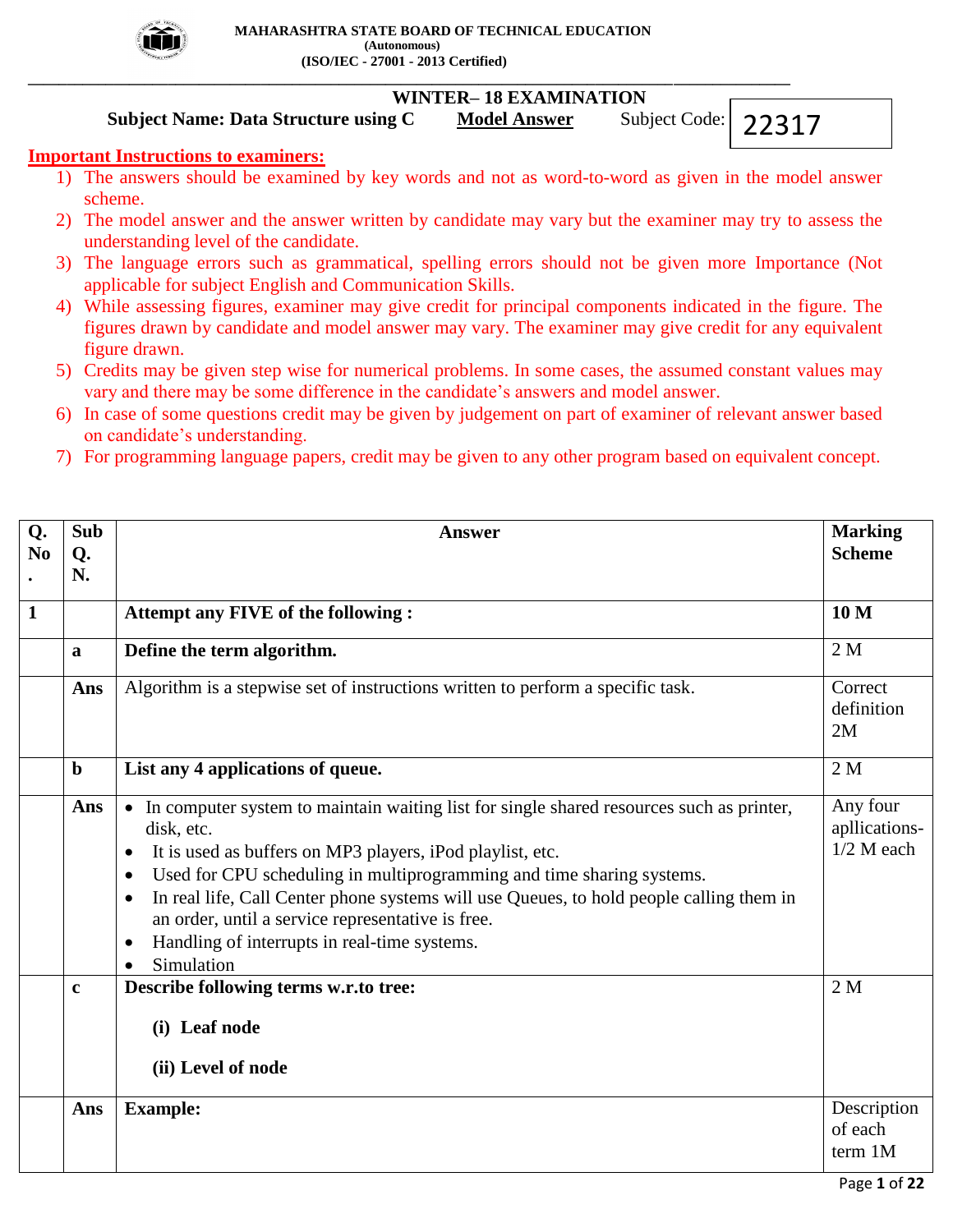

|             | $\mathsf{A}^{\mathsf{c}}$<br>B<br>(i) Leaf node: A node without any child node is called as leaf node.<br>Nodes B and C are leaf node as shown in above example. | Level 0<br>$C -$<br><b>Level 1</b><br>(ii) Level of node: Position of a node in the hierarchy of a tree is called as level of node.                           |  |                                               |  |  |  |  |
|-------------|------------------------------------------------------------------------------------------------------------------------------------------------------------------|---------------------------------------------------------------------------------------------------------------------------------------------------------------|--|-----------------------------------------------|--|--|--|--|
|             | Level of node B is 1 as shown in above example.                                                                                                                  |                                                                                                                                                               |  |                                               |  |  |  |  |
| $\mathbf d$ | Differentiate between stack and queue. (Any two points)<br>2M                                                                                                    |                                                                                                                                                               |  |                                               |  |  |  |  |
| Ans         | <b>Stack</b><br>1. Stack is a data structure in which<br>insertion and deletion operations<br>are performed at same end.<br>2. In stack an element inserted last | Queue<br>1. Queue is a data structure in<br>which insertion and deletion<br>operations are performed at<br>different ends.<br>2. In Queue an element inserted |  | Any two<br>correct<br>differences-<br>1M each |  |  |  |  |
|             | is deleted first so it is called <b>Last</b><br>In First Out list.<br>3. In stack only one pointer is used<br>called as stack top                                | first is deleted first so it is called<br><b>First In First Out list.</b><br>3. In Queue two pointers are used<br>called as front and rear                    |  |                                               |  |  |  |  |
|             | 4. Example: Stack of books                                                                                                                                       | 4. Example: Students standing in<br>a line at fees counter                                                                                                    |  |                                               |  |  |  |  |
|             | 5.Application:<br>• Recursion<br>• Polish notation                                                                                                               | 5. Application:<br>• In computer system for<br>organizing processes.<br>• In mobile device for sending<br>receiving messages.                                 |  |                                               |  |  |  |  |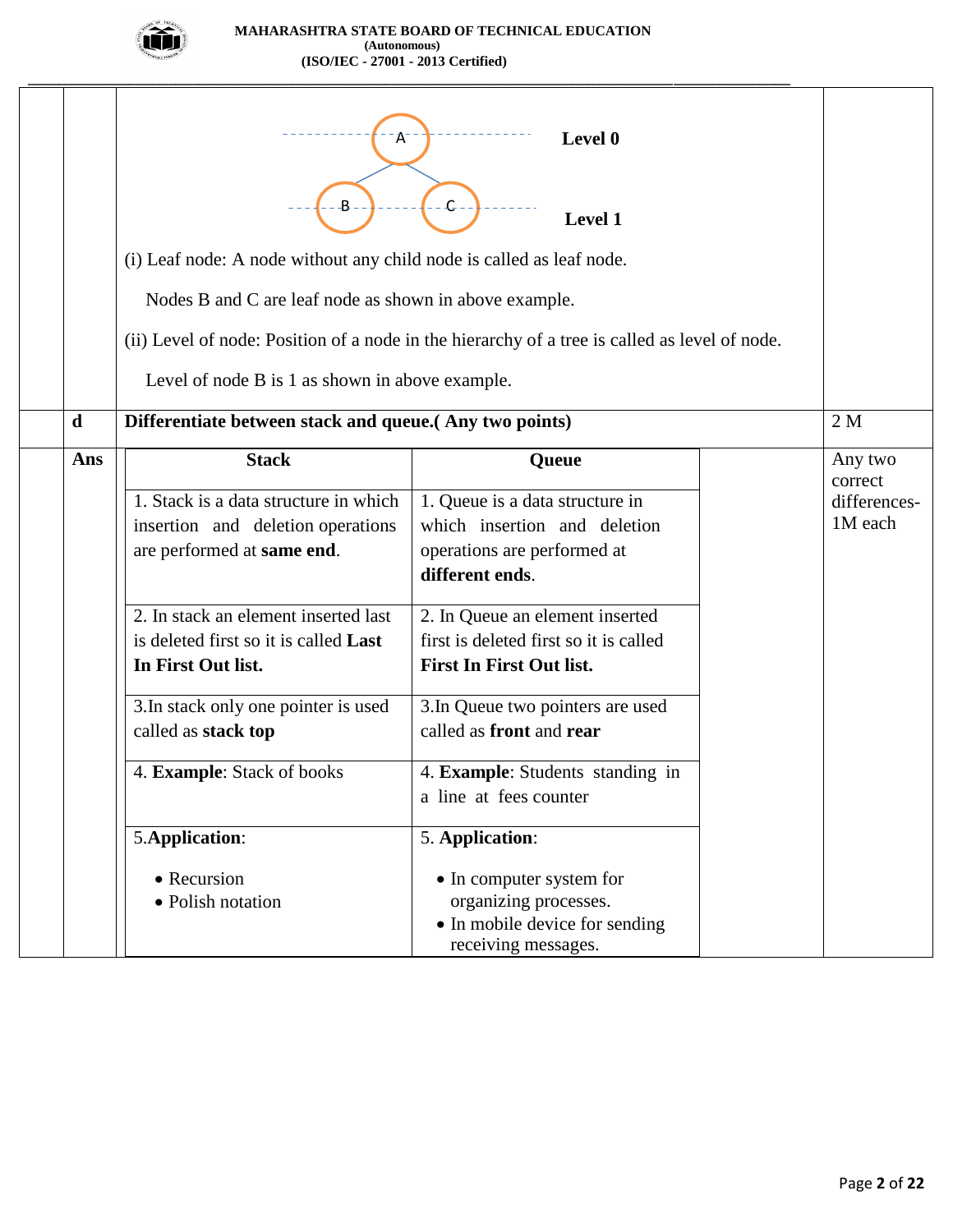

|             | <b>6. Representation:</b> Using array                                                  |                  | <b>6. Representation:</b> Using array |                                                                                                     |                         |  |  |  |
|-------------|----------------------------------------------------------------------------------------|------------------|---------------------------------------|-----------------------------------------------------------------------------------------------------|-------------------------|--|--|--|
|             | 13<br>top                                                                              |                  | в<br>С<br>D<br>А                      |                                                                                                     |                         |  |  |  |
|             | 12                                                                                     |                  |                                       |                                                                                                     |                         |  |  |  |
|             |                                                                                        |                  | Front                                 | Rear                                                                                                |                         |  |  |  |
|             |                                                                                        |                  |                                       |                                                                                                     |                         |  |  |  |
|             |                                                                                        |                  |                                       |                                                                                                     |                         |  |  |  |
|             |                                                                                        |                  |                                       |                                                                                                     |                         |  |  |  |
| e           | Describe undirected graph with suitable example.                                       |                  |                                       |                                                                                                     | 2M                      |  |  |  |
| Ans         | Undirected graph: A graph in which the edges do not have any direction associated with |                  |                                       |                                                                                                     | Definition-             |  |  |  |
|             | them is known as undirected graph.                                                     |                  |                                       |                                                                                                     | 1M,                     |  |  |  |
|             |                                                                                        |                  |                                       |                                                                                                     | example-                |  |  |  |
|             | In undirected graph, if an edge exists between two nodes A and B then the nodes can    |                  |                                       |                                                                                                     | 1 <sub>M</sub>          |  |  |  |
|             | traverse from A to B as well as from B to A. Each edge is bidirectional.               |                  |                                       |                                                                                                     |                         |  |  |  |
|             | Example:-                                                                              |                  |                                       |                                                                                                     |                         |  |  |  |
|             | А                                                                                      |                  | В                                     |                                                                                                     |                         |  |  |  |
|             |                                                                                        |                  |                                       |                                                                                                     |                         |  |  |  |
|             |                                                                                        |                  |                                       |                                                                                                     |                         |  |  |  |
|             |                                                                                        |                  |                                       |                                                                                                     |                         |  |  |  |
|             | D                                                                                      |                  | С                                     |                                                                                                     |                         |  |  |  |
|             |                                                                                        |                  |                                       |                                                                                                     |                         |  |  |  |
|             | In the above example, each edge is bidirectional.                                      |                  |                                       |                                                                                                     |                         |  |  |  |
| $\mathbf f$ | Define the terms: Linear data structure and non-linear data structure.                 |                  |                                       |                                                                                                     | 2M                      |  |  |  |
|             |                                                                                        |                  |                                       |                                                                                                     |                         |  |  |  |
|             |                                                                                        |                  |                                       | Ans   Linear Data Structure: A data structure in which all data elements are stored in a particular | Each term<br>definition |  |  |  |
|             | sequence is known as linear data structure.<br>Example: stack, queue                   |                  |                                       |                                                                                                     | 1 <sub>M</sub>          |  |  |  |
|             |                                                                                        |                  |                                       |                                                                                                     |                         |  |  |  |
|             |                                                                                        |                  |                                       | Non-Linear data structure: A data structure in which all data elements are not stored in any        |                         |  |  |  |
|             | particular sequence is known as nonlinear data structure.                              |                  |                                       |                                                                                                     |                         |  |  |  |
|             | Example: graph and tree.                                                               |                  |                                       |                                                                                                     |                         |  |  |  |
| g           | convert infix expression into prefix expression:                                       |                  |                                       |                                                                                                     | 2M                      |  |  |  |
|             | $(A+B)*(C/G)+F$                                                                        |                  |                                       |                                                                                                     |                         |  |  |  |
|             | <b>Infix expression</b>                                                                |                  |                                       |                                                                                                     |                         |  |  |  |
|             |                                                                                        | <b>Read</b>      | <b>Stack contents</b>                 | <b>Prefix expression</b>                                                                            | Correct                 |  |  |  |
| Ans         |                                                                                        |                  |                                       |                                                                                                     |                         |  |  |  |
|             |                                                                                        | <b>Character</b> |                                       |                                                                                                     | prefix<br>expression -  |  |  |  |
|             | $(A+B)*(C/G)+F$                                                                        | $\mathbf{F}$     |                                       | $\mathbf{F}$                                                                                        | 2M                      |  |  |  |
|             | $(A+B)*(C/G)+$                                                                         | $\boldsymbol{+}$ | $+$                                   | $\mathbf{F}$                                                                                        |                         |  |  |  |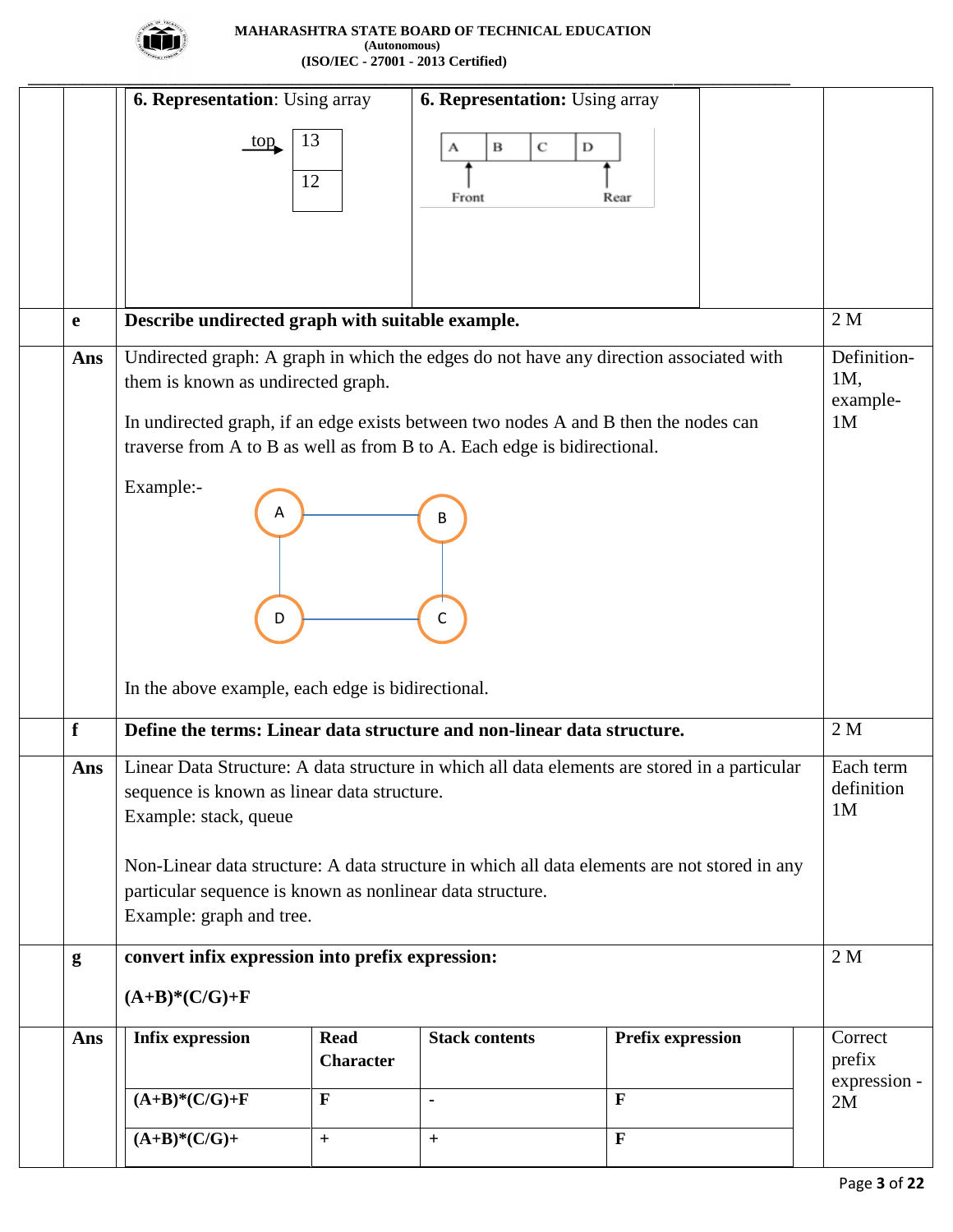

|                |             | $(A+B)*(C/G)$                                                                                                                                               | $\mathcal{E}$           | $+)$    | $\mathbf{F}$                                                                                |                        |  |  |  |  |
|----------------|-------------|-------------------------------------------------------------------------------------------------------------------------------------------------------------|-------------------------|---------|---------------------------------------------------------------------------------------------|------------------------|--|--|--|--|
|                |             | $(A+B)*(C/G)$                                                                                                                                               | $\overline{\mathbf{G}}$ | $+)$    | <b>GF</b>                                                                                   |                        |  |  |  |  |
|                |             | $(A+B)*(C/$                                                                                                                                                 | 1                       | $+$ )/  | <b>GF</b>                                                                                   |                        |  |  |  |  |
|                |             | $(A+B)^*(C)$                                                                                                                                                | $\mathbf C$             | $+$ )/  | CGF                                                                                         |                        |  |  |  |  |
|                |             | $(A+B)*$                                                                                                                                                    | $\overline{(}$          | $+$     | / <b>CGF</b>                                                                                |                        |  |  |  |  |
|                |             | $(A+B)^*$                                                                                                                                                   | $\ast$                  | $+^*$   | / <b>CGF</b>                                                                                |                        |  |  |  |  |
|                |             | $(A+B)$                                                                                                                                                     | $\mathcal{L}$           | $^{*}$  | / <b>CGF</b>                                                                                |                        |  |  |  |  |
|                |             | $(A+B)$                                                                                                                                                     | $\bf{B}$                | $^{*}$  | <b>B/CGF</b>                                                                                |                        |  |  |  |  |
|                |             | $(A+$                                                                                                                                                       | $\qquad \qquad +$       | $+$ *)+ | <b>B/CGF</b>                                                                                |                        |  |  |  |  |
|                |             | (A)                                                                                                                                                         | $\mathbf A$             | $+*)+$  | <b>AB/CGF</b>                                                                               |                        |  |  |  |  |
|                |             |                                                                                                                                                             | $\overline{(}$          | $+^*$   | $+AB/CGF$                                                                                   |                        |  |  |  |  |
|                |             |                                                                                                                                                             |                         |         | $*+AB/CGF$                                                                                  |                        |  |  |  |  |
|                |             |                                                                                                                                                             |                         |         | $+*+AB/CGF$                                                                                 |                        |  |  |  |  |
| $\overline{2}$ |             | <b>Attempt any THREE of the following:</b>                                                                                                                  |                         |         |                                                                                             | 12 M                   |  |  |  |  |
|                | $\mathbf a$ | Describe working of linear search with example.                                                                                                             |                         |         |                                                                                             | 4 M                    |  |  |  |  |
|                | Ans         |                                                                                                                                                             |                         |         | In linear search, search element is compared with each element from the list in a sequence. | Relevant               |  |  |  |  |
|                |             | comparison reaches to the last element of the list.                                                                                                         |                         |         | Comparison starts with first element from the list and continues till number is found or    | description<br>2M, Any |  |  |  |  |
|                |             |                                                                                                                                                             |                         |         | As each element is checked with search element, the process of searching requires more      | correct<br>example-    |  |  |  |  |
|                |             | list.                                                                                                                                                       |                         |         | time. Time complexity of linear search is $O(n)$ where n indicates number of elements in    | 2M                     |  |  |  |  |
|                |             | Linear search on sorted array:-On sorted array search takes place till element is found or<br>comparison reaches to an element greater than search element. |                         |         |                                                                                             |                        |  |  |  |  |
|                |             | Example:- Using array representation                                                                                                                        |                         |         |                                                                                             |                        |  |  |  |  |
|                |             | Input list 10, 20, 30, 40, 50 and Search element 30, Index = $0$                                                                                            |                         |         |                                                                                             |                        |  |  |  |  |
|                |             | <b>Iteration 1</b>                                                                                                                                          |                         |         |                                                                                             |                        |  |  |  |  |
|                |             | 30<br>10<br>20                                                                                                                                              | 40<br>50                |         |                                                                                             |                        |  |  |  |  |
|                |             |                                                                                                                                                             |                         |         |                                                                                             |                        |  |  |  |  |
|                |             |                                                                                                                                                             |                         |         |                                                                                             |                        |  |  |  |  |
|                |             | $10! = 30$                                                                                                                                                  |                         |         |                                                                                             |                        |  |  |  |  |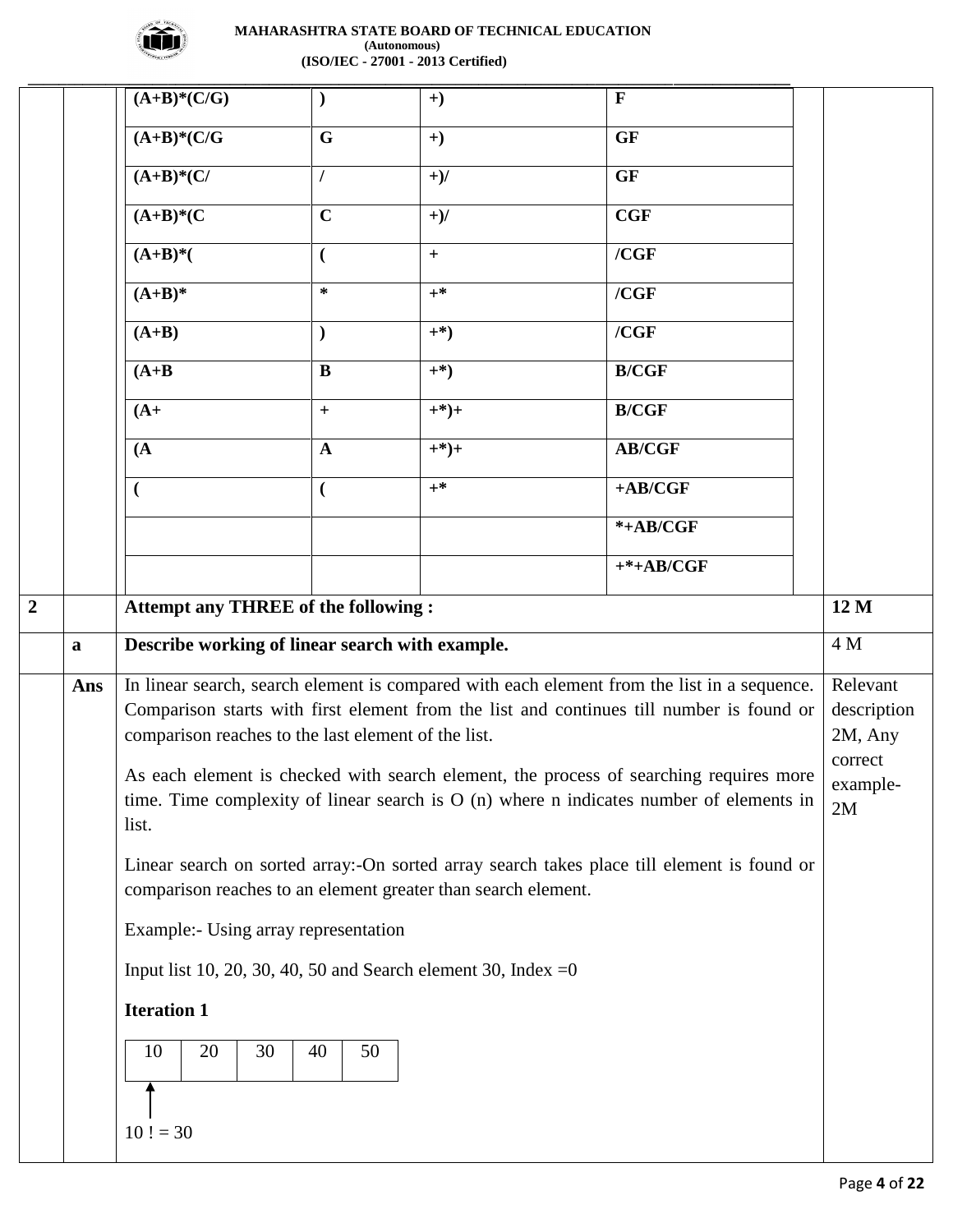

|             | $Index = Index + 1$                                                                                                                                                                                                                   |                                                |
|-------------|---------------------------------------------------------------------------------------------------------------------------------------------------------------------------------------------------------------------------------------|------------------------------------------------|
|             | <b>Iteration 2</b>                                                                                                                                                                                                                    |                                                |
|             | 30<br>40<br>10<br>20<br>50                                                                                                                                                                                                            |                                                |
|             |                                                                                                                                                                                                                                       |                                                |
|             | $20! = 30$                                                                                                                                                                                                                            |                                                |
|             | $Index = Index + 1$                                                                                                                                                                                                                   |                                                |
|             | <b>Iteration 3</b>                                                                                                                                                                                                                    |                                                |
|             | 20<br>30<br>40<br>50<br>10                                                                                                                                                                                                            |                                                |
|             |                                                                                                                                                                                                                                       |                                                |
|             | $30 = 30$                                                                                                                                                                                                                             |                                                |
|             | Number found                                                                                                                                                                                                                          |                                                |
| $\mathbf b$ | Describe the concept of linked list with the terminologies: node, next Pointer, null<br>pointer and empty list.                                                                                                                       | 4 M                                            |
| Ans         | Node: Each data element in a linked list is represented as a node. Node contains two parts-<br>one is info (data) and other is next pointer (address). Info part stores data and next pointer<br>stores address of next node.<br>Node | Description<br>of each<br>terminology<br>$-1M$ |
|             | <b>Next</b><br>Info<br>pointer                                                                                                                                                                                                        |                                                |
|             | Next pointer: It is a pointer that holds address of next node in the list i.e. next pointer<br>points to next node in the list                                                                                                        |                                                |
|             | Header node<br>Next pointer                                                                                                                                                                                                           |                                                |
|             | <b>START</b>                                                                                                                                                                                                                          |                                                |
|             | 10<br><b>NULL</b><br>20                                                                                                                                                                                                               |                                                |
|             |                                                                                                                                                                                                                                       |                                                |
|             | Null pointer: It is a pointer that does not hold any memory address i.e. it is pointing to<br>nothing. It is used to specify end of the list. The last element of list contains NULL pointer<br>to specify end of list.               |                                                |
|             |                                                                                                                                                                                                                                       |                                                |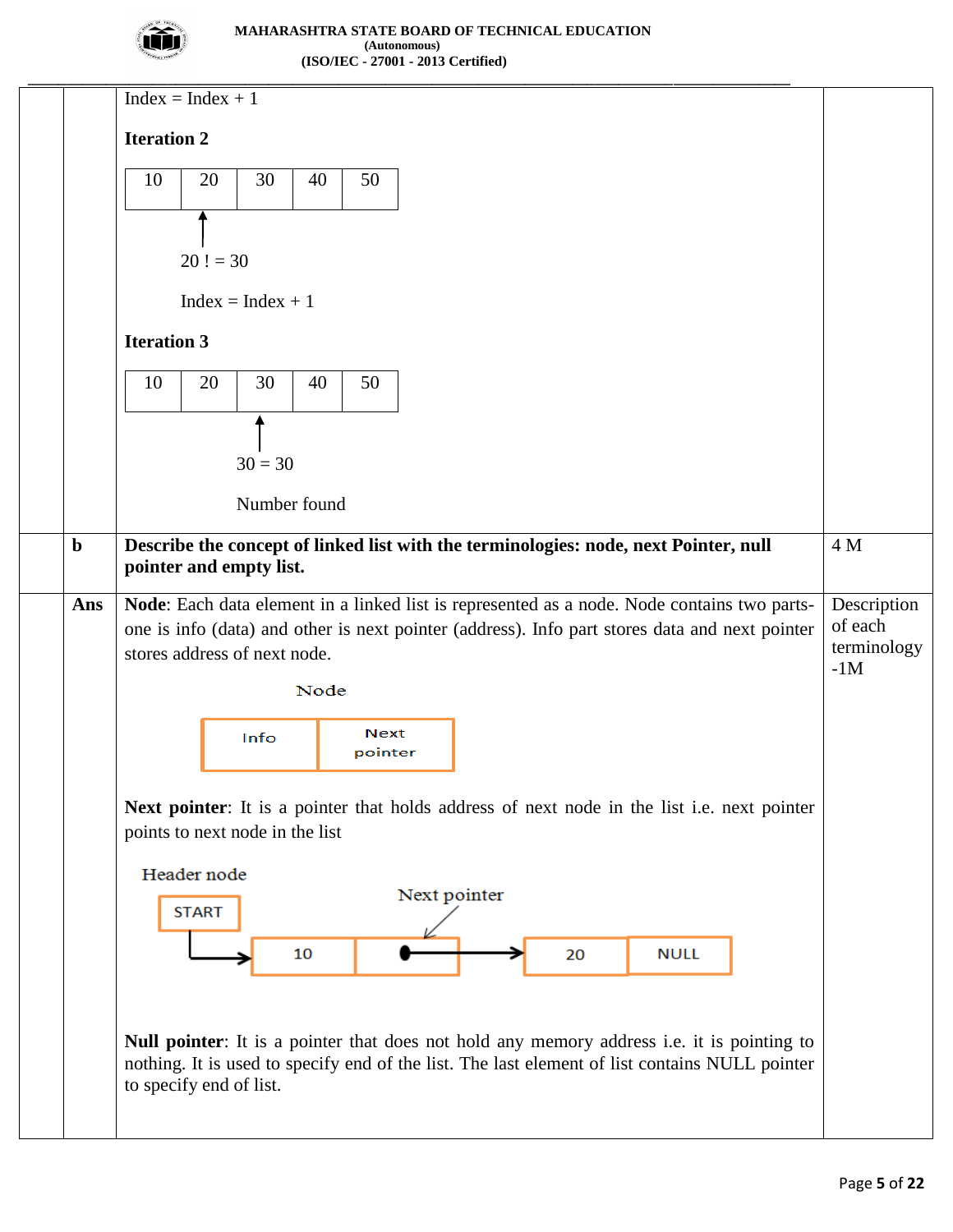

|              | Header node<br>Null pointer<br><b>START</b><br>20<br><b>NULL</b><br>10<br><b>Empty list:</b> Each linked list has a header node. When header node contains NULL value,<br>then that list is said to be empty list.<br>Header node<br><b>NULL</b>                                                                                                                                                                                                                                                                                                                                                                                                                                                                                                                                                                                                                                        |                                                                                                                     |
|--------------|-----------------------------------------------------------------------------------------------------------------------------------------------------------------------------------------------------------------------------------------------------------------------------------------------------------------------------------------------------------------------------------------------------------------------------------------------------------------------------------------------------------------------------------------------------------------------------------------------------------------------------------------------------------------------------------------------------------------------------------------------------------------------------------------------------------------------------------------------------------------------------------------|---------------------------------------------------------------------------------------------------------------------|
| $\mathbf{c}$ | Describe queue full and queue empty operation conditions on linear queue with<br>suitable diagrams.                                                                                                                                                                                                                                                                                                                                                                                                                                                                                                                                                                                                                                                                                                                                                                                     | 4 M                                                                                                                 |
| Ans          | <b>Queue full:</b> -A queue is full when its rear pointer points to max -1 position. Max is<br>number of elements in a queue. If rear pointer is not equal to max-1 then a new<br>maximum<br>element can be added to a queue. If queue is full then new element cannot be added to a<br>queue.<br>Example:-<br>Consider max=4. First element is stored at 0th position and last element is stored at 3rd<br>position in queue. In the diagram given below rear pointer is pointing to max-1 (3) position<br>so queue is full.<br>1<br>2<br>3<br>0<br>C<br>в<br>D<br>Front<br>Rear<br><b>Queue empty:</b> A queue is empty when its front pointer points to -1 position. When front<br>pointer is -1 then one cannot delete any data from a queue.<br>Example:-In the diagram given below front pointer points to -1 value i.e. it points no<br>location inside queue so queue is empty. | Description<br>of queue<br>$full-1M$ ,<br>diagram-<br>1M,<br>Description<br>of queue<br>empty-1M,<br>diagram-<br>1M |
|              | $-1$<br>$\bf{0}$<br>1<br>2<br>3<br><b>Front</b>                                                                                                                                                                                                                                                                                                                                                                                                                                                                                                                                                                                                                                                                                                                                                                                                                                         |                                                                                                                     |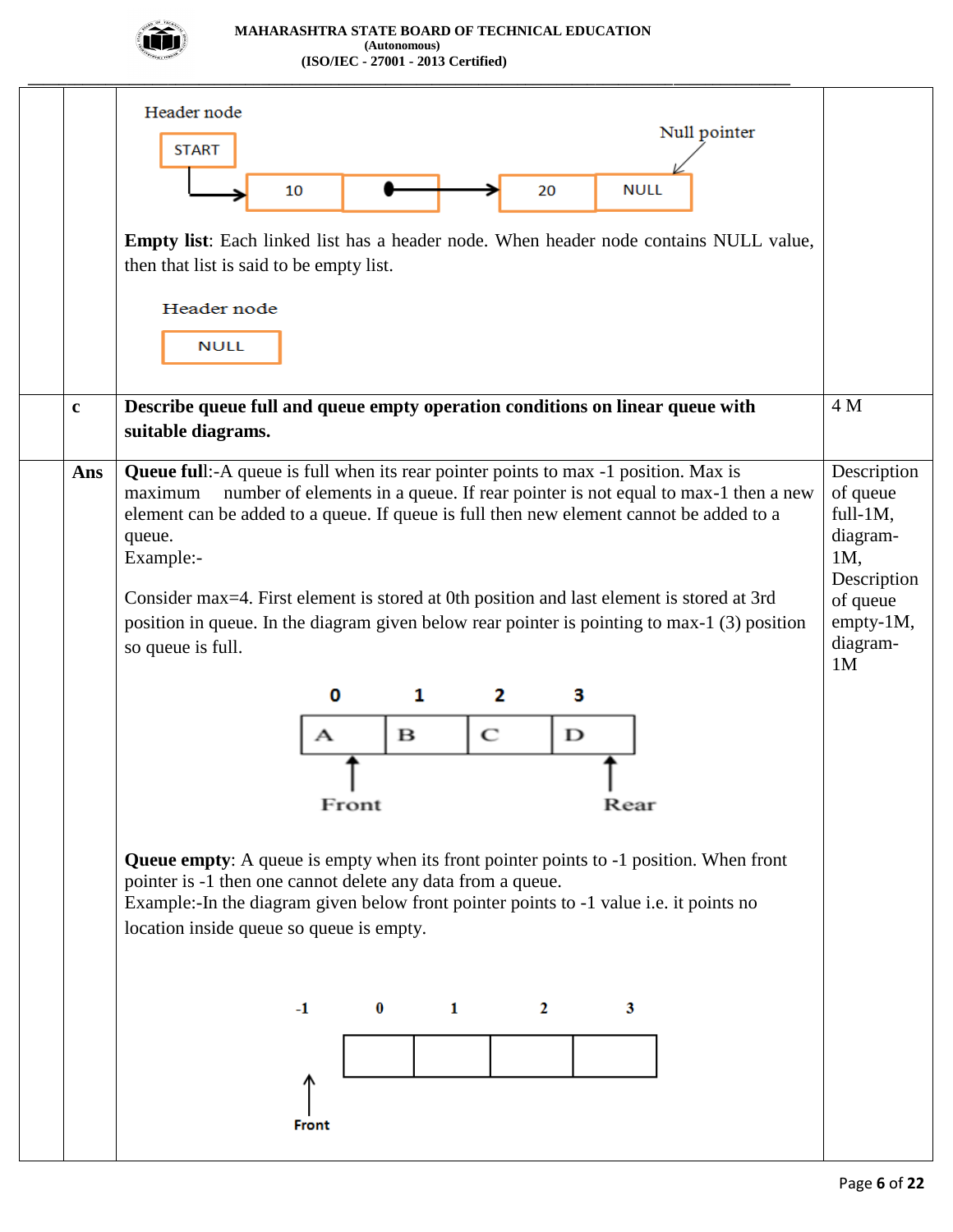

|                         | $\mathbf d$                                            |                |                               | Differentiate between general tree and binary tree. (any four points)                        |                                            | 4 M                  |  |
|-------------------------|--------------------------------------------------------|----------------|-------------------------------|----------------------------------------------------------------------------------------------|--------------------------------------------|----------------------|--|
|                         | Ans                                                    |                | Sr.<br>$\mathbf{n}\mathbf{o}$ | <b>General Tree</b>                                                                          | <b>Binary Tree</b>                         | Any four<br>relevant |  |
|                         |                                                        | $\mathbf{1}$   |                               | A general tree is a data                                                                     | A Binary tree is a data structure          | differences          |  |
|                         |                                                        |                |                               | structure in which each node                                                                 | in which each node has at most             | -1M each             |  |
|                         |                                                        |                |                               | can have infinite number of                                                                  | two nodes i.e. left and right              |                      |  |
|                         |                                                        |                |                               | children                                                                                     |                                            |                      |  |
|                         |                                                        | $\overline{2}$ |                               | In general tree, root has in-                                                                | In binary tree, root has in-               |                      |  |
|                         | degree 0 and maximum out-<br>degree 0 and maximum out- |                |                               |                                                                                              |                                            |                      |  |
|                         |                                                        |                |                               | degree n.                                                                                    | degree 2.                                  |                      |  |
|                         |                                                        | 3              |                               | In general tree, each <b>node</b>                                                            | In binary tree, each node have             |                      |  |
|                         |                                                        |                |                               | in-degree<br>have<br>one<br>and<br>maximum out-degree n.                                     | in-degree one and maximum<br>out-degree 2. |                      |  |
|                         |                                                        | $\overline{4}$ |                               | <b>Height</b> of a general tree is the                                                       | Height of a binary tree is :               |                      |  |
|                         |                                                        |                |                               | length of longest path from                                                                  | $Height(T) = \{ max (Height(Left$          |                      |  |
|                         |                                                        |                |                               | root to the leaf of tree.                                                                    | Child), Height(Right Child) +              |                      |  |
|                         |                                                        |                |                               | Height(T)<br>$=$                                                                             | 1                                          |                      |  |
|                         |                                                        |                |                               | $\{max(height(child)\}$<br>$\overline{\phantom{a}}$                                          |                                            |                      |  |
|                         |                                                        |                |                               | height(child2)<br>$\ldots$                                                                   |                                            |                      |  |
|                         |                                                        |                |                               | $height(child-n)$ +1}                                                                        |                                            |                      |  |
|                         |                                                        | 5              |                               | Subtree of general tree are                                                                  | Subtree<br>of<br>binary<br>is<br>tree      |                      |  |
|                         |                                                        |                |                               | not ordered<br>General tree                                                                  | ordered.                                   |                      |  |
|                         |                                                        | 6              | <b>Binary Tree</b>            |                                                                                              |                                            |                      |  |
|                         |                                                        |                |                               | Root                                                                                         | Root                                       |                      |  |
| $\overline{\mathbf{3}}$ |                                                        |                |                               | <b>Attempt any THREE of the following:</b>                                                   |                                            | 12 M                 |  |
|                         | a                                                      |                |                               | Write a C program for deletion of an element from an array.                                  |                                            | 4 M                  |  |
|                         | Ans                                                    |                |                               | #include <stdio.h></stdio.h>                                                                 |                                            | 4M for               |  |
|                         |                                                        | int main()     |                               |                                                                                              |                                            | correct              |  |
|                         |                                                        |                |                               |                                                                                              |                                            | logic $\&$           |  |
|                         |                                                        |                |                               | int array $[100]$ , position, c, n;                                                          |                                            | program              |  |
|                         |                                                        |                |                               | code                                                                                         |                                            |                      |  |
|                         |                                                        |                |                               | printf("Enter number of elements in array $\langle \mathbf{n}$ ");<br>scanf("% $d$ ", &n);   |                                            |                      |  |
|                         |                                                        |                |                               | printf("Enter %d elements\n", n);                                                            |                                            |                      |  |
|                         |                                                        |                |                               | for $(c = 0; c < n; c++)$                                                                    |                                            |                      |  |
|                         |                                                        |                |                               |                                                                                              |                                            |                      |  |
|                         |                                                        |                |                               | scan f("%d", & array[c]);                                                                    |                                            |                      |  |
|                         |                                                        |                |                               | printf("Enter the location where you wish to delete element $\langle \mathbf{n} \rangle$ "); |                                            |                      |  |
|                         |                                                        |                |                               | scanf("%d", &position);                                                                      |                                            |                      |  |
|                         |                                                        |                |                               | if (position $>=$ n+1)                                                                       |                                            |                      |  |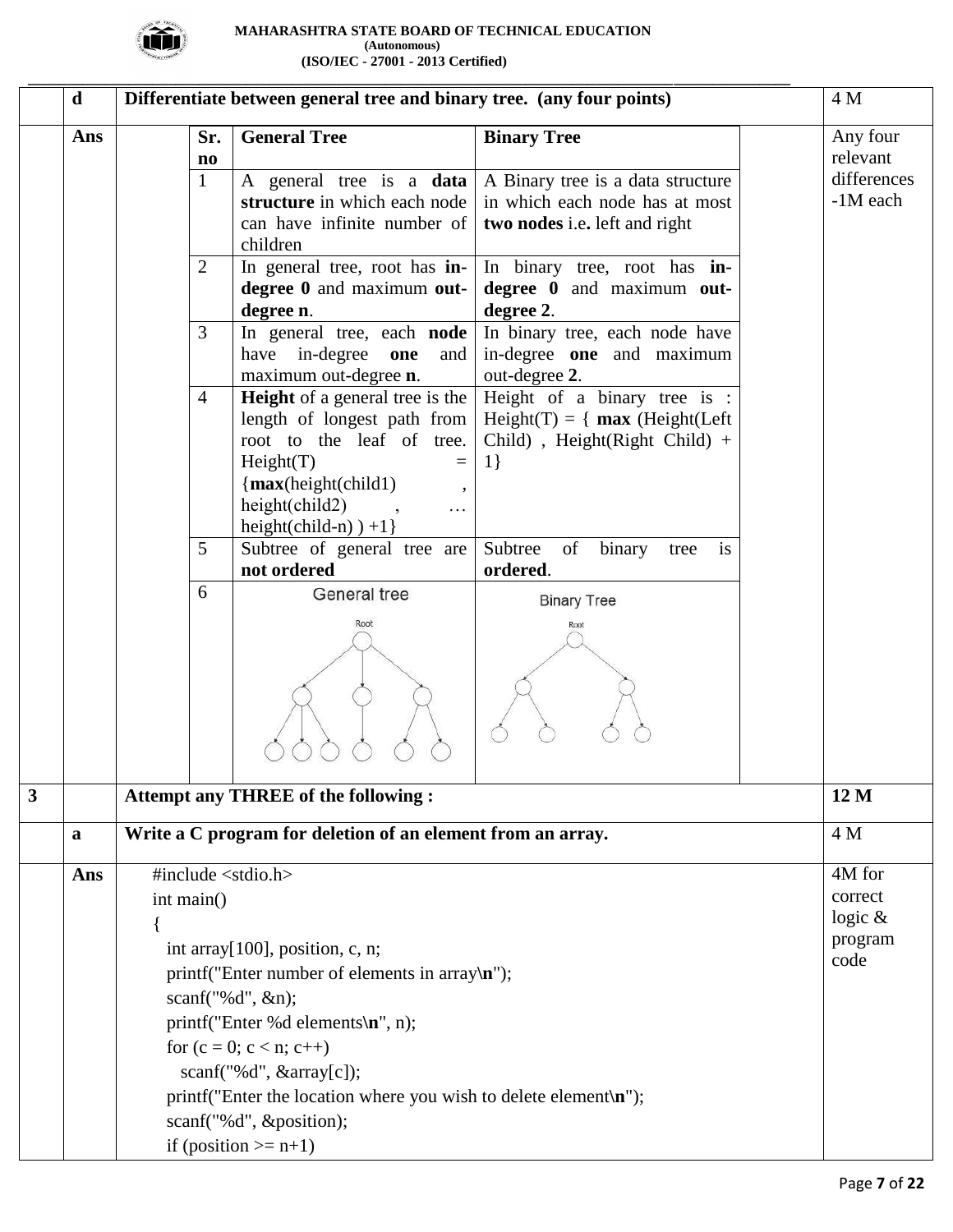

|             |                               | printf("Deletion not possible.\n");      |                                                                          |  |                    |  |  |  |  |
|-------------|-------------------------------|------------------------------------------|--------------------------------------------------------------------------|--|--------------------|--|--|--|--|
|             | else                          |                                          |                                                                          |  |                    |  |  |  |  |
|             |                               |                                          |                                                                          |  |                    |  |  |  |  |
|             |                               | for $(c = position - 1; c < n - 1; c++)$ |                                                                          |  |                    |  |  |  |  |
|             |                               | $array[c] = array[c+1];$                 |                                                                          |  |                    |  |  |  |  |
|             |                               |                                          |                                                                          |  |                    |  |  |  |  |
|             | printf("Resultant array:\n"); |                                          |                                                                          |  |                    |  |  |  |  |
|             | for $(c = 0; c < n - 1; c++)$ |                                          |                                                                          |  |                    |  |  |  |  |
|             |                               | printf("%d\n", array[c]);                |                                                                          |  |                    |  |  |  |  |
|             |                               |                                          |                                                                          |  |                    |  |  |  |  |
|             | return 0;                     |                                          |                                                                          |  |                    |  |  |  |  |
|             |                               |                                          |                                                                          |  |                    |  |  |  |  |
| $\mathbf b$ |                               |                                          | Convert following expression into postfix form. Give stepwise procedure. |  | 4 M                |  |  |  |  |
|             | $A+B\uparrow C^*(D/E)$ -F/G.  |                                          |                                                                          |  |                    |  |  |  |  |
|             |                               |                                          |                                                                          |  |                    |  |  |  |  |
| Ans         |                               |                                          | Consider input expression as $(A+B \uparrow C^*(D/E)-F/G)$               |  | Correct<br>Postfix |  |  |  |  |
|             | Scanned                       | Operation                                | Postfix Expression                                                       |  | Expression         |  |  |  |  |
|             | Symbol                        | stack                                    |                                                                          |  | 4M                 |  |  |  |  |
|             | $\left($                      | $\overline{(}$                           |                                                                          |  |                    |  |  |  |  |
|             |                               |                                          |                                                                          |  |                    |  |  |  |  |
|             | $\mathbf{A}$                  | $\overline{(\ }$                         | $\mathbf{A}$                                                             |  |                    |  |  |  |  |
|             | $\boldsymbol{+}$              | $($ +                                    | $\mathbf A$                                                              |  |                    |  |  |  |  |
|             |                               |                                          |                                                                          |  |                    |  |  |  |  |
|             | $\mathbf B$                   | $($ +                                    | AB                                                                       |  |                    |  |  |  |  |
|             | $\uparrow$                    | $(+\uparrow)$                            | $\mathbf{A}\mathbf{B}$                                                   |  |                    |  |  |  |  |
|             |                               |                                          |                                                                          |  |                    |  |  |  |  |
|             | $\mathbf C$                   | $(+\uparrow)$                            | $\rm ABC$                                                                |  |                    |  |  |  |  |
|             | $\ast$                        | $(+^{*}$                                 | ABC <sub>1</sub>                                                         |  |                    |  |  |  |  |
|             |                               |                                          |                                                                          |  |                    |  |  |  |  |
|             | <sup>1</sup>                  | $( + ^{*}( )$                            | ABC <sub>↑</sub>                                                         |  |                    |  |  |  |  |
|             | ${\bf D}$                     | $( + ^{*}( )$                            | $ABC \uparrow D$                                                         |  |                    |  |  |  |  |
|             |                               |                                          |                                                                          |  |                    |  |  |  |  |
|             |                               | $( + ^{*}()$                             | $\overline{ABC \uparrow D}$                                              |  |                    |  |  |  |  |
|             | ${\bf E}$                     | $( + ^{*}()$                             | <b>ABC</b> <sup>†</sup> DE                                               |  |                    |  |  |  |  |
|             |                               |                                          |                                                                          |  |                    |  |  |  |  |
|             | $\mathcal{E}$                 | $(+^{*}$                                 | ABC <sub>T</sub> DE                                                      |  |                    |  |  |  |  |
|             | $\overline{a}$                | $\left( -\right)$                        | $ABC \uparrow DE/*+$                                                     |  |                    |  |  |  |  |
|             |                               |                                          |                                                                          |  |                    |  |  |  |  |
|             | $\mathbf F$                   | $\left( -\right)$                        | $ABC\uparrow DE/*+F$                                                     |  |                    |  |  |  |  |
|             |                               |                                          |                                                                          |  |                    |  |  |  |  |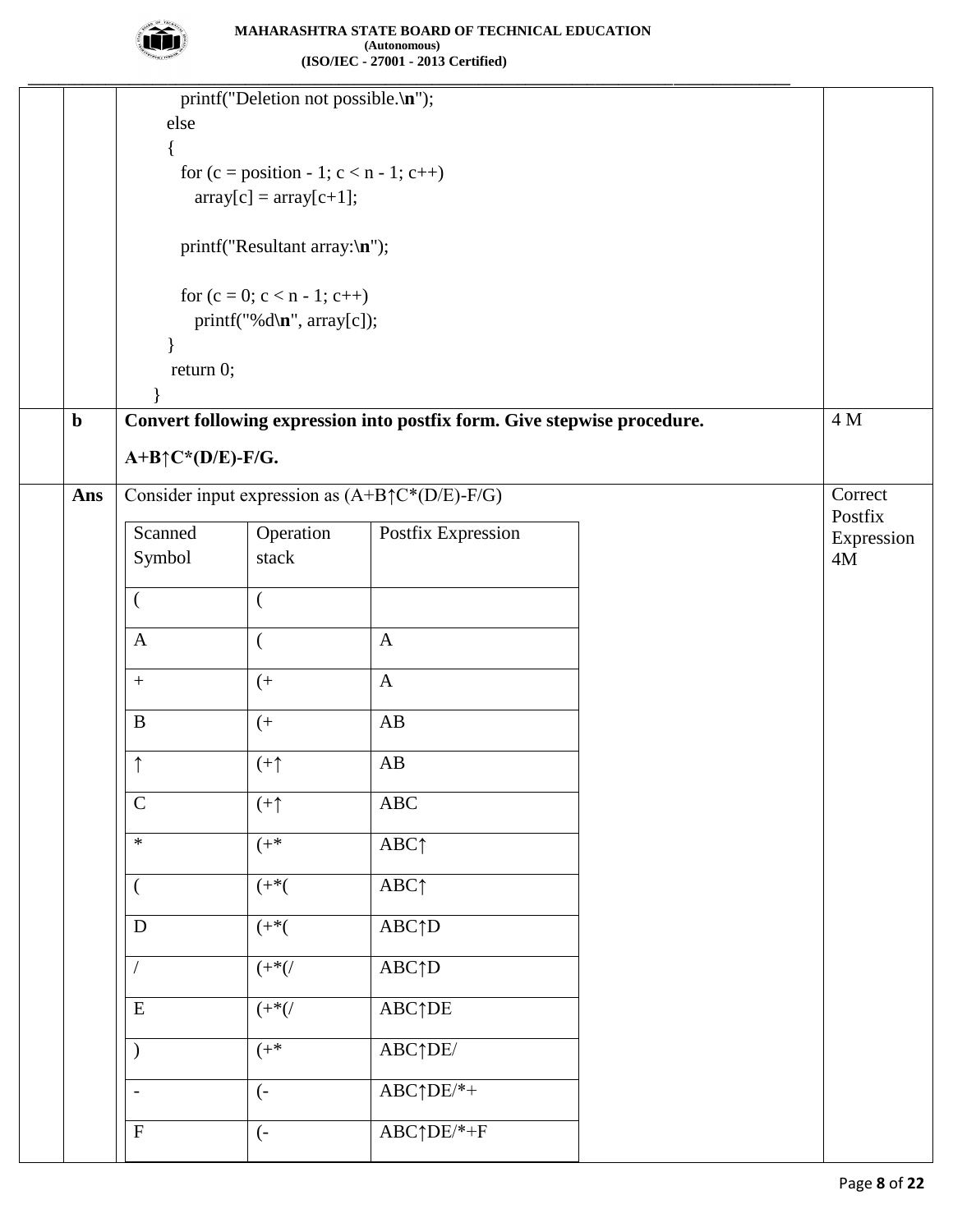

|             |                                                                                                            | $\left(\frac{-}{\sqrt{2}}\right)$ |                |      | $ABC \uparrow DE/* + F$ |      |      |      |      |                                                                                               |                                  |
|-------------|------------------------------------------------------------------------------------------------------------|-----------------------------------|----------------|------|-------------------------|------|------|------|------|-----------------------------------------------------------------------------------------------|----------------------------------|
|             | G                                                                                                          | $\left(\frac{-}{\sqrt{2}}\right)$ |                |      | ABC↑DE/*+FG             |      |      |      |      |                                                                                               |                                  |
|             | $\lambda$                                                                                                  | <b>EMPTY</b>                      |                |      | ABC↑DE/*+FG/-           |      |      |      |      |                                                                                               |                                  |
|             |                                                                                                            |                                   |                |      |                         |      |      |      |      |                                                                                               |                                  |
|             | POSTFIX EXPRESSION: ABC+DE/*+FG/-                                                                          |                                   |                |      |                         |      |      |      |      |                                                                                               |                                  |
| $\mathbf c$ | Find the position of element 29 using binary search method in an array 'A' given<br>below. Show each step. |                                   |                |      |                         |      |      |      |      |                                                                                               | 4 M                              |
|             | $A = \{11, 5, 21, 3, 29, 17, 2, 43\}$                                                                      |                                   |                |      |                         |      |      |      |      |                                                                                               |                                  |
| Ans         | to sort them in order;                                                                                     |                                   |                |      |                         |      |      |      |      | An array which is given $A[]=\{11,5,21,3,29,17,2,43\}$ is not in sorted manner, first we need | 1M for<br>taking<br>sorted input |
|             |                                                                                                            |                                   |                |      |                         |      |      |      |      | So an array will be A[]= $\{2,3,5,11,17,21,29,43\}$ and the value to be searched is VAL = 29. | & 1M each<br>for every           |
|             | The binary search algorithm will proceed in the following manner.                                          |                                   |                |      |                         |      |      |      |      |                                                                                               | iteration                        |
|             |                                                                                                            | A[0]                              | A[1]           | A[2] | A[3]                    | A[4] | A[5] | A[6] | A[7] |                                                                                               |                                  |
|             |                                                                                                            | $\overline{2}$                    | $\overline{3}$ | 5    | 11                      | 17   | 21   | 29   | 43   |                                                                                               |                                  |
|             | <b>Iteration 1:</b>                                                                                        |                                   |                |      |                         |      |      |      |      |                                                                                               |                                  |
|             | $BEG = 0$ , $END = 7$ , $MID = (0 + 7)/2 = 3$                                                              |                                   |                |      |                         |      |      |      |      |                                                                                               |                                  |
|             | Now, $VAL = 29$ and $A[MD] = A[3] = 11$                                                                    |                                   |                |      |                         |      |      |      |      |                                                                                               |                                  |
|             | A[3] is less than VAL, therefore, we now search for the value in the second half of the<br>array.          |                                   |                |      |                         |      |      |      |      |                                                                                               |                                  |
|             | So, we change the values of BEG and MID.                                                                   |                                   |                |      |                         |      |      |      |      |                                                                                               |                                  |
|             | <b>Iteration 2:</b>                                                                                        |                                   |                |      |                         |      |      |      |      |                                                                                               |                                  |
|             | $A [5] = 21$                                                                                               |                                   |                |      |                         |      |      |      |      | Now, BEG = MID + 1 = 4, END = 7, MID = $(4 + 7)/2 = 11/2 = 5$ ; VAL = 29 and A [MID] =        |                                  |
|             | A[5] is less than VAL, therefore, we now search for the value in the second half of the<br>segment.        |                                   |                |      |                         |      |      |      |      |                                                                                               |                                  |
|             | So, again we change the values of BEG and MID.                                                             |                                   |                |      |                         |      |      |      |      |                                                                                               |                                  |
|             | <b>Iteration 3:</b>                                                                                        |                                   |                |      |                         |      |      |      |      |                                                                                               |                                  |
|             | A $[6] = 29$                                                                                               |                                   |                |      |                         |      |      |      |      | Now, BEG = MID + 1 = 6, END = 7, MID = $(6 + 7)/2 = 6$ Now, VAL = 29 and A [MID] =            |                                  |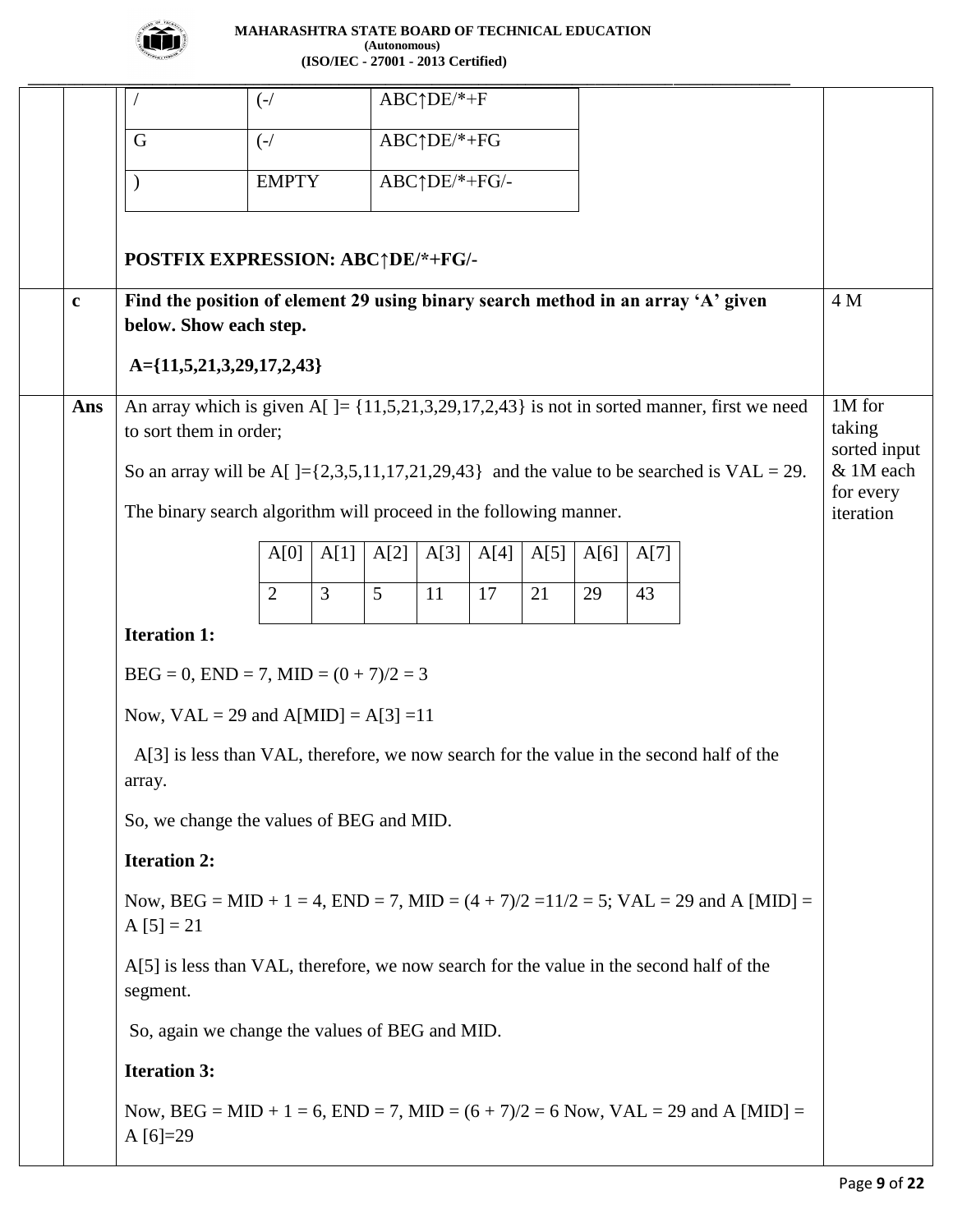

|             | So, Element 29 is found at $6^{\text{th}}$ location in given array A[]={2,3,5,11,17,21,29,43}.                                                                                                                                                                  |                                                 |
|-------------|-----------------------------------------------------------------------------------------------------------------------------------------------------------------------------------------------------------------------------------------------------------------|-------------------------------------------------|
| $\mathbf d$ | give adjacency list and adjacency matrix for given graph:                                                                                                                                                                                                       | $4\,\rm M$                                      |
| Ans         | Adjacency List: (Using Linked List)                                                                                                                                                                                                                             | 2M for                                          |
|             | Here, we use doubly linked list for storing header node list and singly linked list for storing<br>respective adjacent node to it.<br>$\cap$<br>NULL<br>$\mathcal{G}$<br>$\mathcal{G}$<br>1111<br>$\subset$<br>NUL<br>NU11<br>$\Box$<br>1117<br>E<br>NULL<br>OR | Correct List<br>and 2M for<br>Correct<br>matrix |
|             |                                                                                                                                                                                                                                                                 |                                                 |
|             | <b>Adjacency List</b>                                                                                                                                                                                                                                           |                                                 |
|             | <b>Adjacent Nodes</b><br><b>Nodes</b>                                                                                                                                                                                                                           |                                                 |
|             | $\overline{\mathbf{B}}$<br>$\mathbf{A}$                                                                                                                                                                                                                         |                                                 |
|             | $\overline{\mathbf{B}}$<br>D,E                                                                                                                                                                                                                                  |                                                 |
|             | $\mathbf C$<br>A,E                                                                                                                                                                                                                                              |                                                 |
|             | $\mathbf{D}$<br>$\bf{B}$                                                                                                                                                                                                                                        |                                                 |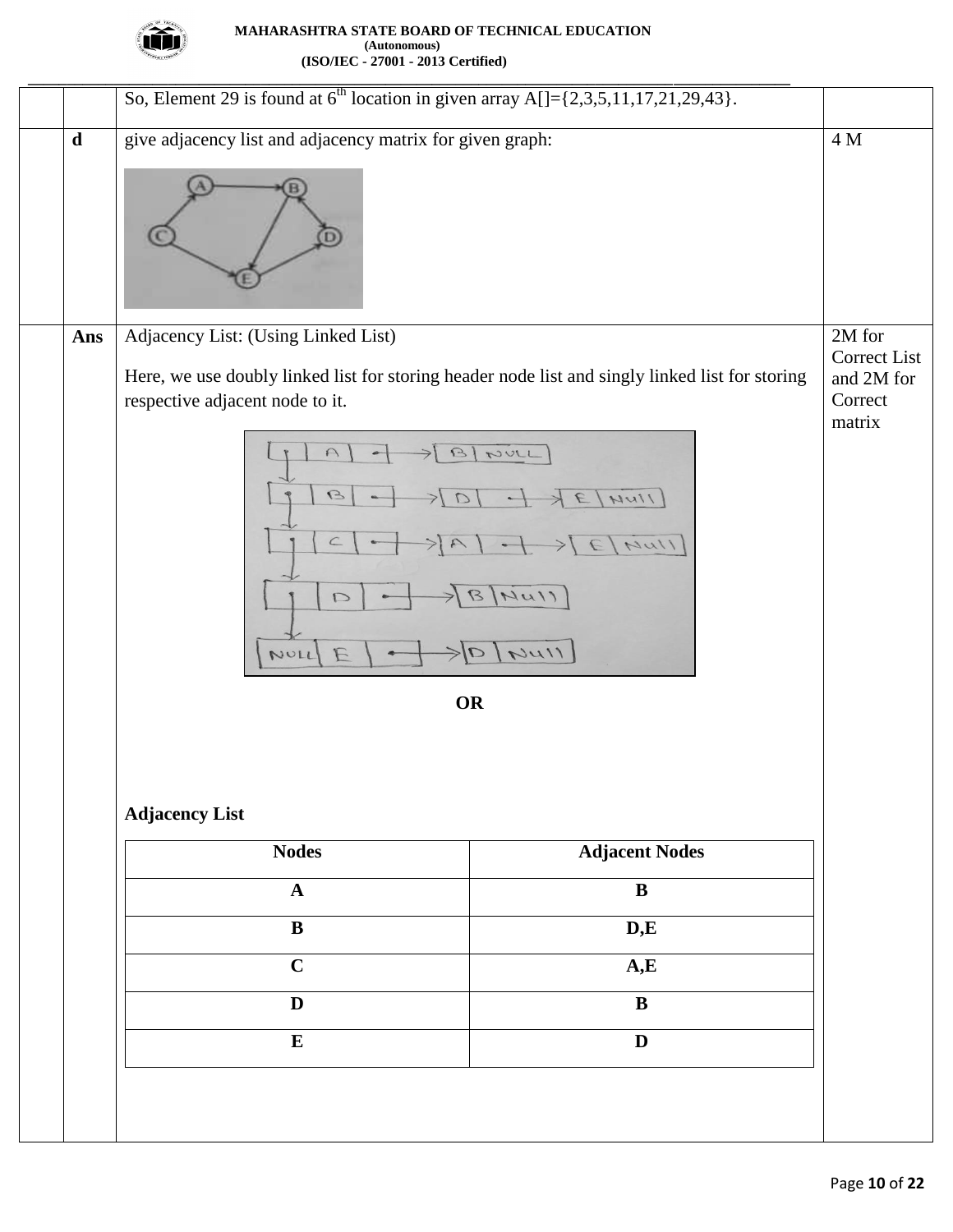

**\_\_\_\_\_\_\_\_\_\_\_\_\_\_\_\_\_\_\_\_\_\_\_\_\_\_\_\_\_\_\_\_\_\_\_\_\_\_\_\_\_\_\_\_\_\_\_\_\_\_\_\_\_\_\_\_\_\_\_\_\_\_\_\_\_\_\_\_\_\_\_\_\_\_\_\_\_\_\_\_\_\_\_\_\_\_\_\_\_\_\_\_\_\_\_\_\_\_**

|                         |     | <b>Adjacency Matrix: (Using Array)</b><br>$\mathbf{A}$                                                                                                                                                                                                                                                                                                                 |                |                                                                                    |             |  | $\mathbf{0}$   |                                                |      |
|-------------------------|-----|------------------------------------------------------------------------------------------------------------------------------------------------------------------------------------------------------------------------------------------------------------------------------------------------------------------------------------------------------------------------|----------------|------------------------------------------------------------------------------------|-------------|--|----------------|------------------------------------------------|------|
|                         |     |                                                                                                                                                                                                                                                                                                                                                                        |                | $1 \quad 0 \quad 0$<br>$\begin{array}{c cccc}\nB & 0 & 0 & 0 & 1 & 1\n\end{array}$ |             |  |                |                                                |      |
|                         |     |                                                                                                                                                                                                                                                                                                                                                                        |                | $C \begin{bmatrix} 1 & 0 & 0 & 0 & 1 \end{bmatrix}$                                |             |  |                |                                                |      |
|                         |     | D                                                                                                                                                                                                                                                                                                                                                                      |                | $\begin{array}{ccccccccc}\n0 & 1 & 0 & 0 & 0\n\end{array}$                         |             |  |                |                                                |      |
|                         |     | E                                                                                                                                                                                                                                                                                                                                                                      | $\overline{0}$ | $\overline{0}$                                                                     | $0 \quad 1$ |  | $\overline{0}$ |                                                |      |
| $\overline{\mathbf{4}}$ |     | <b>Attempt any THREE of the following:</b>                                                                                                                                                                                                                                                                                                                             |                |                                                                                    |             |  |                |                                                | 12 M |
|                         | a   | Describe working of bubble sort with example.                                                                                                                                                                                                                                                                                                                          |                |                                                                                    |             |  |                |                                                | 4 M  |
|                         | Ans | Bubble sort is a simple sorting algorithm. This sorting algorithm is comparison-based<br>algorithm in which each pair of adjacent elements is compared and the elements are<br>swapped if they are not in order. This algorithm is not suitable for large data sets as its<br>average and worst case complexity is of O $(n^2)$ where <b>n</b> is the number of items. |                |                                                                                    |             |  |                | $2M$ for<br>description<br>& 2M for<br>example |      |
|                         |     | <b>Bubble Sort Working:</b>                                                                                                                                                                                                                                                                                                                                            |                |                                                                                    |             |  |                |                                                |      |
|                         |     | We take an unsorted array for our example as $A[] = \{19, 2, 27, 3, 7, 5, 31\}$ . Bubble sort takes<br>$O(n^2)$ time so we're keeping it short and precise.                                                                                                                                                                                                            |                |                                                                                    |             |  |                |                                                |      |
|                         |     | {{**Note: Pass 4 onwards optional**}}                                                                                                                                                                                                                                                                                                                                  |                |                                                                                    |             |  |                |                                                |      |
|                         |     | Pass 1: 2, 19, 27, 3, 7, 5, 31                                                                                                                                                                                                                                                                                                                                         |                |                                                                                    |             |  |                |                                                |      |
|                         |     | 2, 19, 27, 3, 7, 5, 31                                                                                                                                                                                                                                                                                                                                                 |                |                                                                                    |             |  |                |                                                |      |
|                         |     | 2, 19, 3, 27, 7, 5, 31                                                                                                                                                                                                                                                                                                                                                 |                |                                                                                    |             |  |                |                                                |      |
|                         |     | 2, 19, 3, 7, 27, 5, 31                                                                                                                                                                                                                                                                                                                                                 |                |                                                                                    |             |  |                |                                                |      |
|                         |     | 2, 19, 3, 7, 5, 27, 31                                                                                                                                                                                                                                                                                                                                                 |                |                                                                                    |             |  |                |                                                |      |
|                         |     | Pass 1 Completed                                                                                                                                                                                                                                                                                                                                                       |                |                                                                                    |             |  |                |                                                |      |
|                         |     | Pass 2: 2,19,3,7,5,27,31                                                                                                                                                                                                                                                                                                                                               |                |                                                                                    |             |  |                |                                                |      |
|                         |     | 2,3,19,7,5,27,31                                                                                                                                                                                                                                                                                                                                                       |                |                                                                                    |             |  |                |                                                |      |
|                         |     | 2,3,7,19,5,27,31                                                                                                                                                                                                                                                                                                                                                       |                |                                                                                    |             |  |                |                                                |      |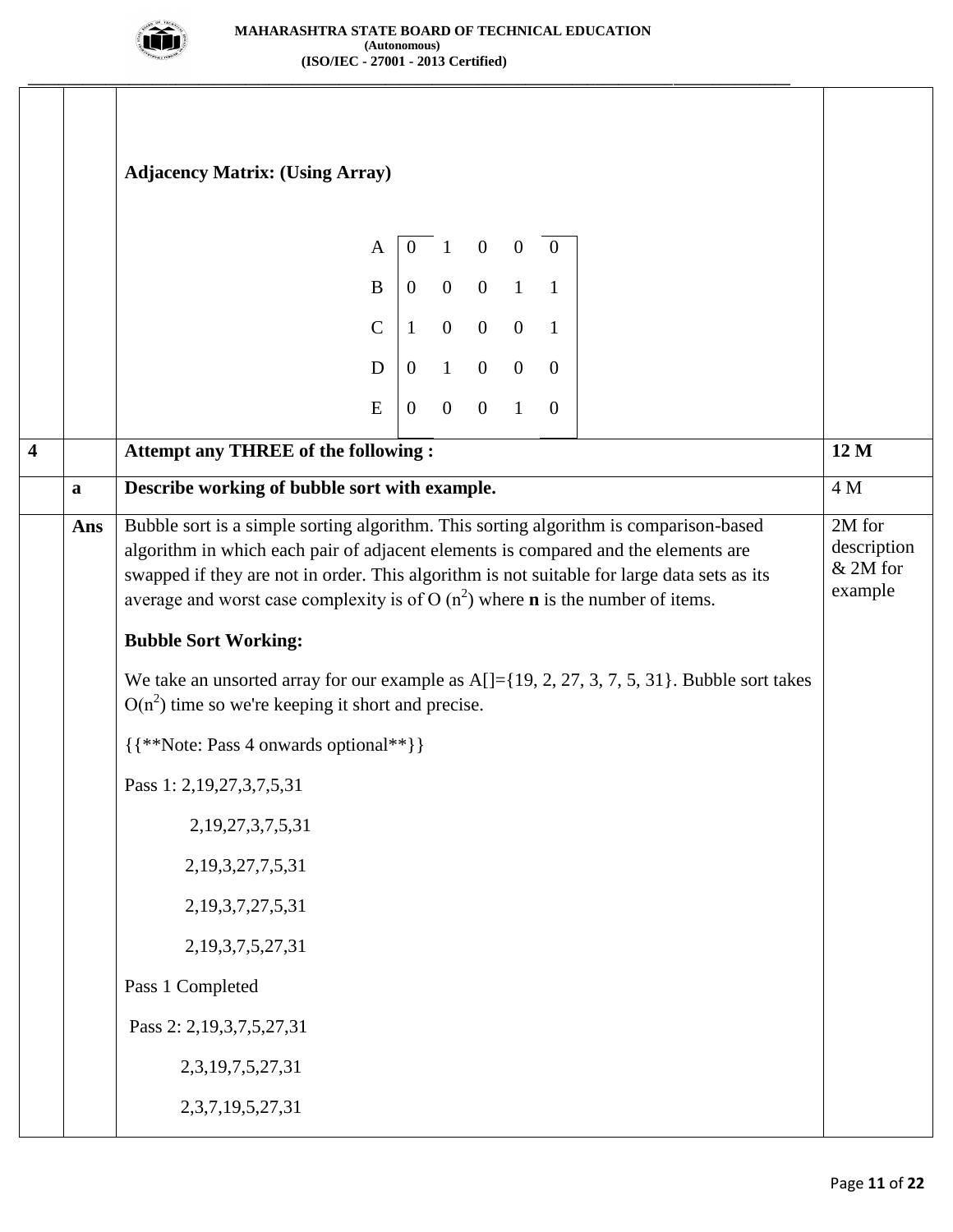

|             | 2,3,7,5,19,27,31                                                     |            |
|-------------|----------------------------------------------------------------------|------------|
|             | 2, 3, 7, 5, 19, 27, 31                                               |            |
|             | Pass 2 Completed                                                     |            |
|             | Pass 3: 2,3,7,5,19,27,31                                             |            |
|             | 2, 3, 7, 5, 19, 27, 31                                               |            |
|             | 2,3,5,7,19,27,31                                                     |            |
|             | Pass 3 Completed                                                     |            |
|             | Pass 4: 2,3,5,7,19,27,31                                             |            |
|             | Pass 4 Completed                                                     |            |
|             | Pass 5: 2,3,5,7,19,27,31                                             |            |
|             | Pass 5 Completed                                                     |            |
|             | Pass 6: 2,3,5,7,19,27,31                                             |            |
|             | Pass 6 Completed                                                     |            |
| $\mathbf b$ | Construct a binary search tree for following elements:               | 4 M        |
|             | 30,100,90,15,2,25,36,72,78,10 show each step of construction of BST. |            |
| Ans         | Stepwise construction of Binary search tree for following elements:  | 4M for all |
|             | 30,100,90,15,2,25,36,72,78,10 is as follows:                         | correct    |
|             |                                                                      | steps      |
|             |                                                                      |            |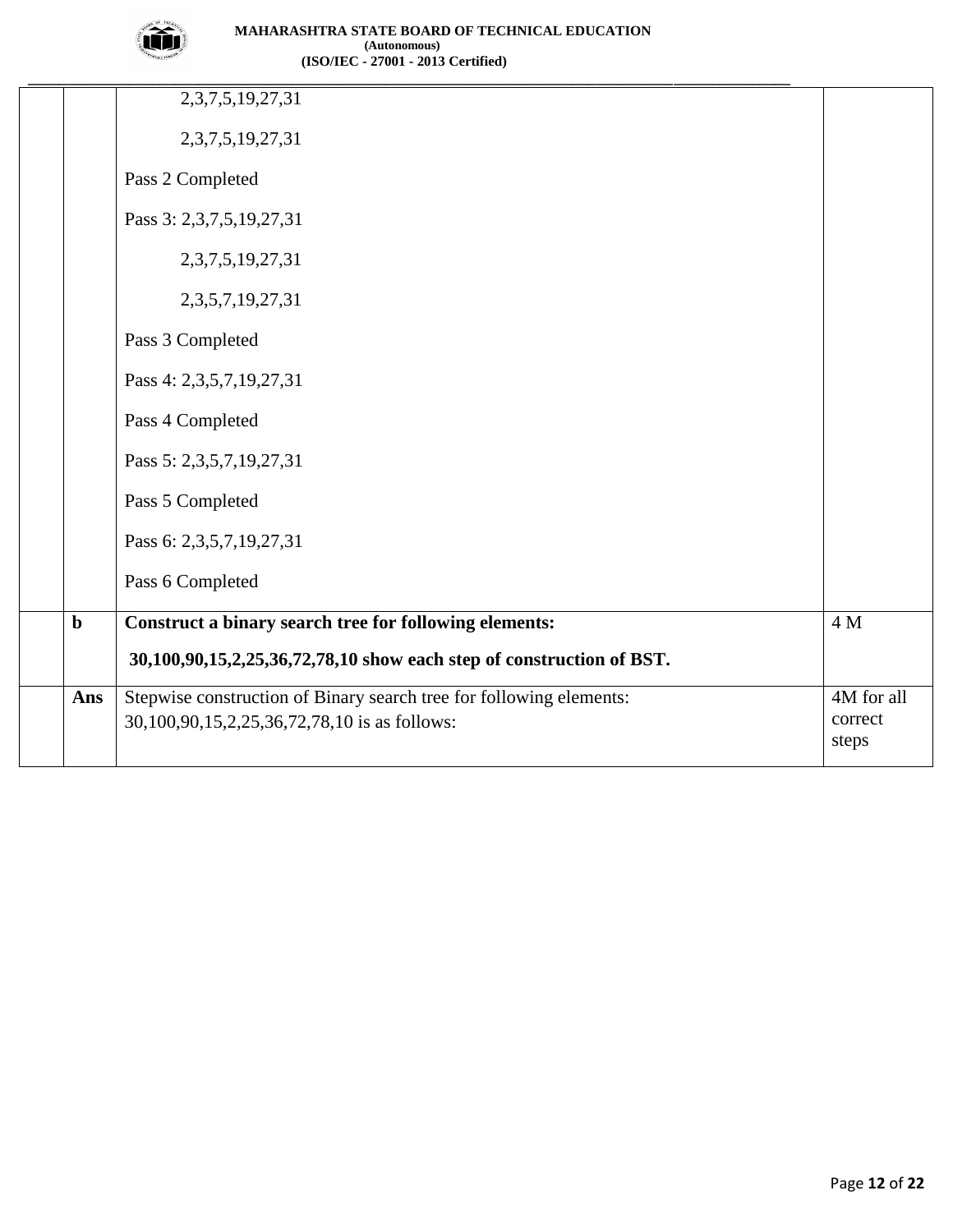

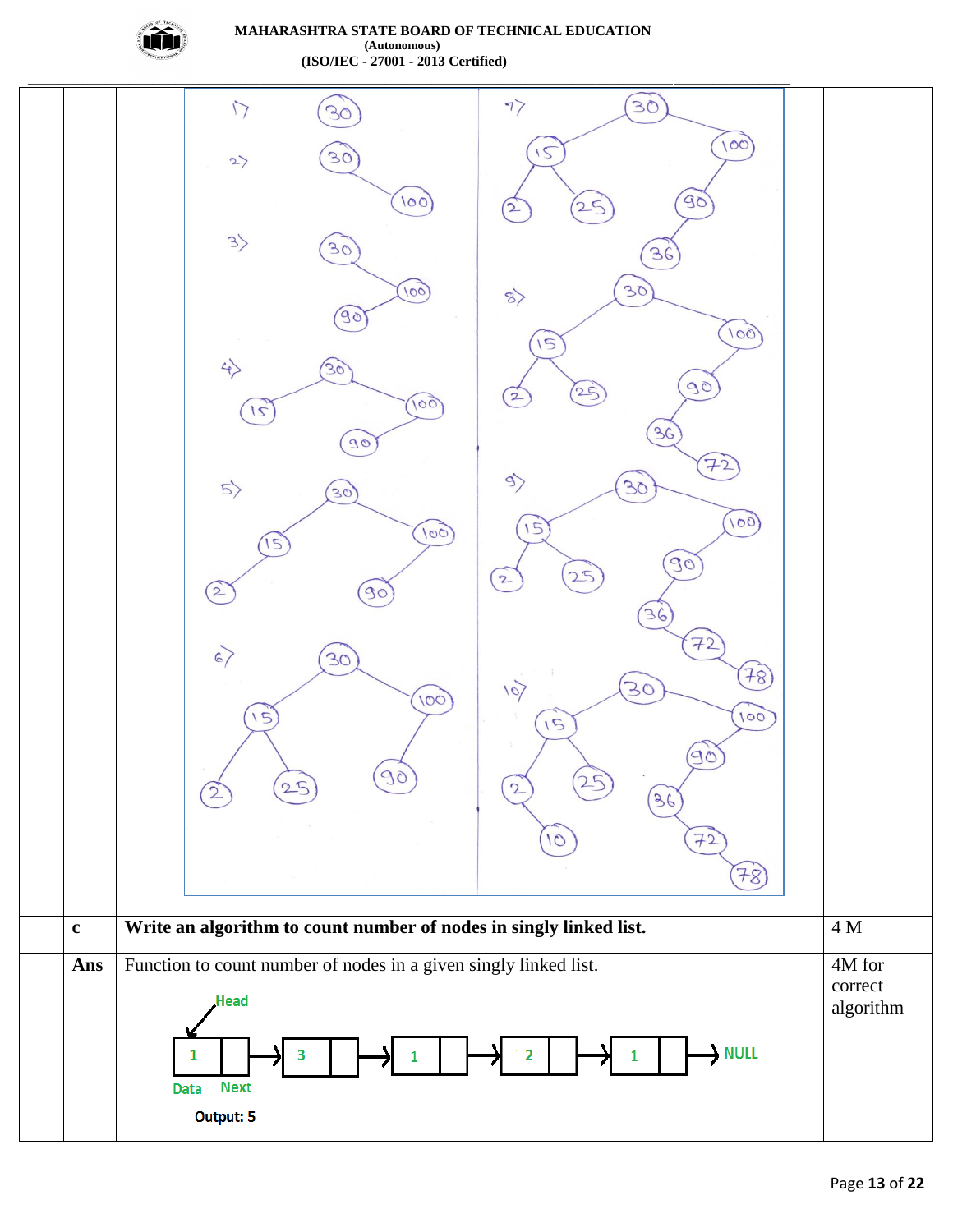

| For example, the function should return 5 for linked list $1-3-5-1-2-1$ .     |            |
|-------------------------------------------------------------------------------|------------|
| <b>Algorithm: Using Iterative Solution</b>                                    |            |
| 1) Initialize count as 0                                                      |            |
| 2) Initialize a node pointer, current $=$ head.                               |            |
| 3) Do following while current is not NULL                                     |            |
| a) current = current -> $next$                                                |            |
| $b)$ count++;                                                                 |            |
| 4) Return count                                                               |            |
| Write a program in 'C' to insert an element in a linear queue.<br>$\mathbf d$ | 4 M        |
| // C program to insert an element in a linear queue using array<br>Ans        | 4M for     |
| #include <stdio.h></stdio.h>                                                  | correct    |
| #include <conio.h></conio.h>                                                  | logic $\&$ |
| #define n 5                                                                   | program    |
| void main()                                                                   | code       |
|                                                                               |            |
| int queue[n], $ch=1$ , $front=0$ , $rear=0$ , $i,j=1$ , $x=n$ ;               |            |
| $//$ clrscr $();$                                                             |            |
| printf("Queue using Array");                                                  |            |
| printf("\n1.Insertion \n2.Display \n3.Exit");                                 |            |
| $while$ (ch)                                                                  |            |
|                                                                               |            |
| printf("\nEnter the Choice:");                                                |            |
| scanf("%d",&ch);                                                              |            |
| switch(ch)                                                                    |            |
|                                                                               |            |
| case 1:                                                                       |            |
| $if(rear==x)$                                                                 |            |
| printf("\n Queue is Full");                                                   |            |
| else                                                                          |            |
|                                                                               |            |
| printf("\n Enter no %d:", $j$ ++);                                            |            |
| scanf("%d", &queue[rear++]);                                                  |            |
| ∤                                                                             |            |
| break;                                                                        |            |
| case 2:                                                                       |            |
| printf("\n Queue Elements are:\n ");                                          |            |
| $if (front=rear)$                                                             |            |
| printf("\n Queue is Empty");                                                  |            |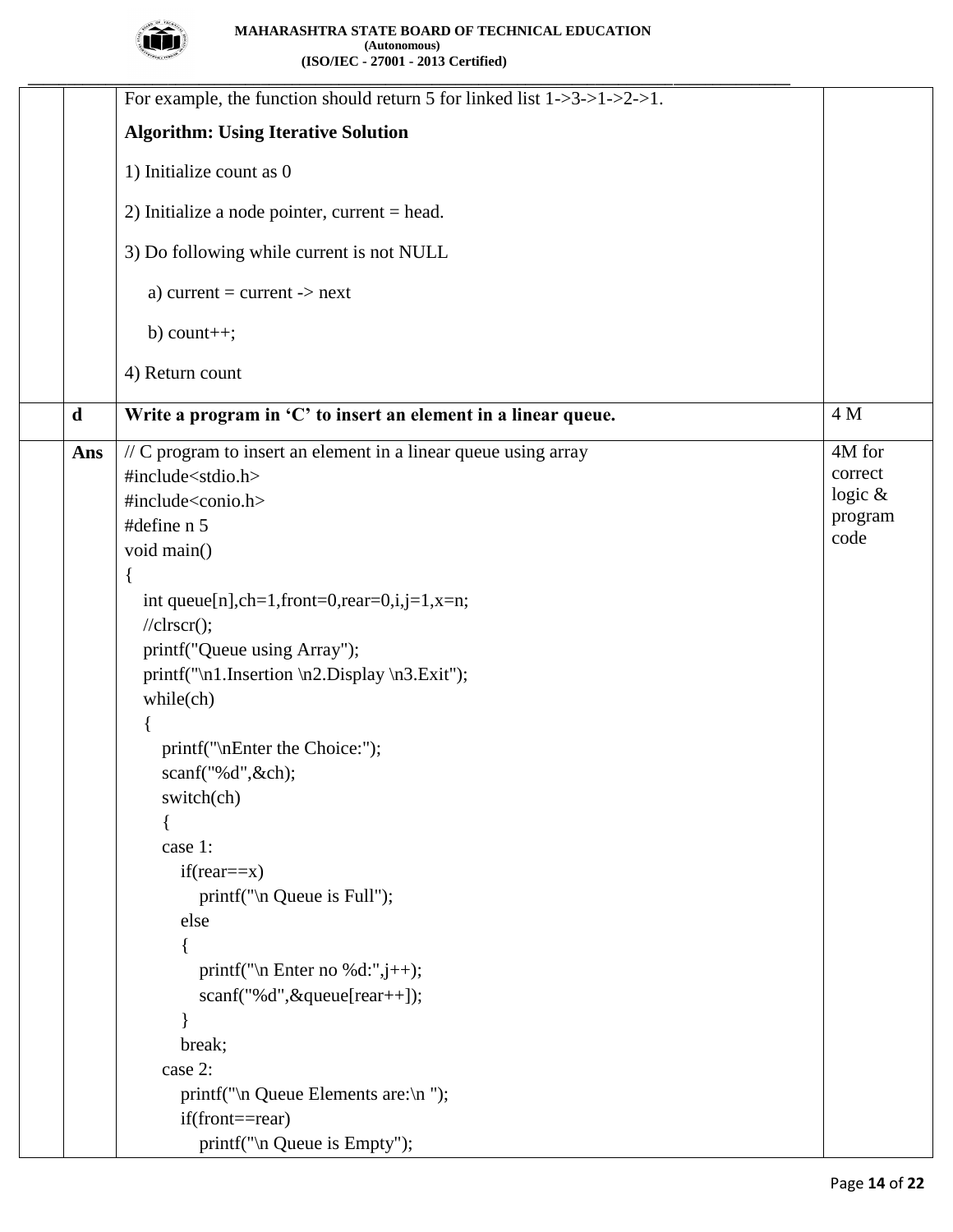

|             | else                                                                                                  |                       |
|-------------|-------------------------------------------------------------------------------------------------------|-----------------------|
|             |                                                                                                       |                       |
|             | for $(i=front; i$                                                                                     |                       |
|             |                                                                                                       |                       |
|             | printf("%d",queue[i]);                                                                                |                       |
|             | print(f("n");                                                                                         |                       |
|             |                                                                                                       |                       |
|             | break;                                                                                                |                       |
|             | case 3:                                                                                               |                       |
|             | exit(0);                                                                                              |                       |
|             | default:                                                                                              |                       |
|             | printf("Wrong Choice: please see the options");                                                       |                       |
|             |                                                                                                       |                       |
|             |                                                                                                       |                       |
|             |                                                                                                       |                       |
|             | getch();                                                                                              |                       |
|             |                                                                                                       |                       |
| $\mathbf e$ | Describe circular linked list with suitable diagram. Also state advantage of circular                 | 4 M                   |
|             | linked list over linear linked list.                                                                  |                       |
| Ans         | <b>Circular Linked List</b>                                                                           | 2M for                |
|             |                                                                                                       | description           |
|             | A circular linked list is a variation of linked list in which the last element is linked to the       | 1M for                |
|             | first element. This forms a circular loop.                                                            | diagram<br>and 1M for |
|             |                                                                                                       | any one               |
|             | <b>Data</b><br><b>Next</b><br><b>Data</b><br><b>Next</b><br><b>Data</b><br><b>Next</b><br><b>HEAD</b> | advantage             |
|             |                                                                                                       |                       |
|             |                                                                                                       |                       |
|             | A circular linked list can be either singly linked or doubly linked.                                  |                       |
|             | for singly linked list, next pointer of last item points to the first item                            |                       |
|             | In doubly linked list, prev pointer of first item points to last item as well.                        |                       |
|             | We declare the structure for the circular linked list in the same way as follows:                     |                       |
|             | Struct node                                                                                           |                       |
|             |                                                                                                       |                       |
|             | Int data;                                                                                             |                       |
|             | Struct node *next;                                                                                    |                       |
|             | $\}$ ;                                                                                                |                       |
|             | Typedef struct node *Node;                                                                            |                       |
|             | Node $*start = null;$                                                                                 |                       |
|             | Node $*last = null;$                                                                                  |                       |
|             | For example:                                                                                          |                       |
|             |                                                                                                       |                       |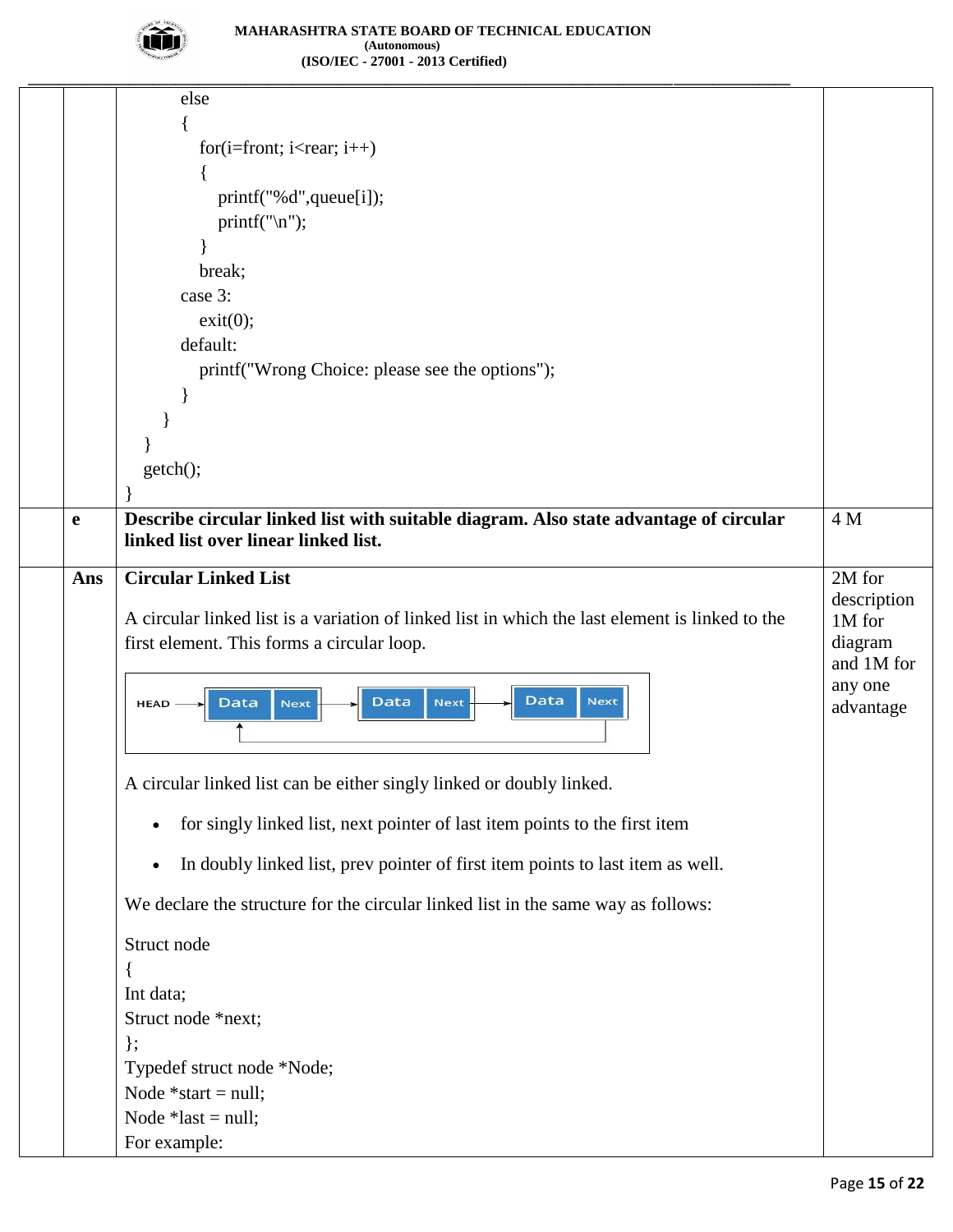

|   |             | <b>Head-</b><br>10                                                                                                                                                                                                                                                                                                                                                                                                                                                                                                                                             |                      |
|---|-------------|----------------------------------------------------------------------------------------------------------------------------------------------------------------------------------------------------------------------------------------------------------------------------------------------------------------------------------------------------------------------------------------------------------------------------------------------------------------------------------------------------------------------------------------------------------------|----------------------|
|   |             | <b>Advantages of Circular Linked Lists:</b>                                                                                                                                                                                                                                                                                                                                                                                                                                                                                                                    |                      |
|   |             | 1) Any node can be a starting point. We can traverse the whole list by starting from any<br>point. We just need to stop when the first visited node is visited again.                                                                                                                                                                                                                                                                                                                                                                                          |                      |
|   |             | 2) Useful for implementation of queue. Unlike this implementation, we don't need to<br>maintain two pointers for front and rear if we use circular linked list. We can maintain a<br>pointer to the last inserted node and front can always be obtained as next of last.                                                                                                                                                                                                                                                                                       |                      |
|   |             | 3) Circular lists are useful in applications to repeatedly go around the list. For example,<br>when multiple applications are running on a PC, it is common for the operating system to<br>put the running applications on a list and then to cycle through them, giving each of them a<br>slice of time to execute, and then making them wait while the CPU is given to another<br>application. It is convenient for the operating system to use a circular list so that when it<br>reaches the end of the list it can cycle around to the front of the list. |                      |
|   |             | 4) Circular Doubly Linked Lists are used for implementation of advanced data structures<br>like Fibonacci Heap.                                                                                                                                                                                                                                                                                                                                                                                                                                                |                      |
|   |             |                                                                                                                                                                                                                                                                                                                                                                                                                                                                                                                                                                |                      |
| 5 |             | <b>Attempt any TWO of the following:</b>                                                                                                                                                                                                                                                                                                                                                                                                                                                                                                                       | 12 M                 |
|   | $\mathbf a$ | Write algorithm for performing push and pop operations on stack.                                                                                                                                                                                                                                                                                                                                                                                                                                                                                               | 6 M                  |
|   | Ans         | Push algorithm: - Max is maximum size of stack.                                                                                                                                                                                                                                                                                                                                                                                                                                                                                                                | 3marks for           |
|   |             | Step 1: [Check for stack full/ overflow]                                                                                                                                                                                                                                                                                                                                                                                                                                                                                                                       | Push<br>algorithm    |
|   |             | If stack_top is equal to max-1 then                                                                                                                                                                                                                                                                                                                                                                                                                                                                                                                            | and 3 marks          |
|   |             | Display output as "Stack Overflow" and return to calling function                                                                                                                                                                                                                                                                                                                                                                                                                                                                                              | for Pop<br>operation |
|   |             | Otherwise                                                                                                                                                                                                                                                                                                                                                                                                                                                                                                                                                      |                      |
|   |             | Go to step 2                                                                                                                                                                                                                                                                                                                                                                                                                                                                                                                                                   |                      |
|   |             | Step 2: [Increment stack_top] Increment stack top pointer by one.                                                                                                                                                                                                                                                                                                                                                                                                                                                                                              |                      |
|   |             | stack_top=stack_top +1;                                                                                                                                                                                                                                                                                                                                                                                                                                                                                                                                        |                      |
|   |             | Step 3: [Insert element] stack [stack_top] = item;                                                                                                                                                                                                                                                                                                                                                                                                                                                                                                             |                      |
|   |             | Step 4: return to calling function                                                                                                                                                                                                                                                                                                                                                                                                                                                                                                                             |                      |
|   |             | Pop algorithm: - Max is maximum size of stack.                                                                                                                                                                                                                                                                                                                                                                                                                                                                                                                 |                      |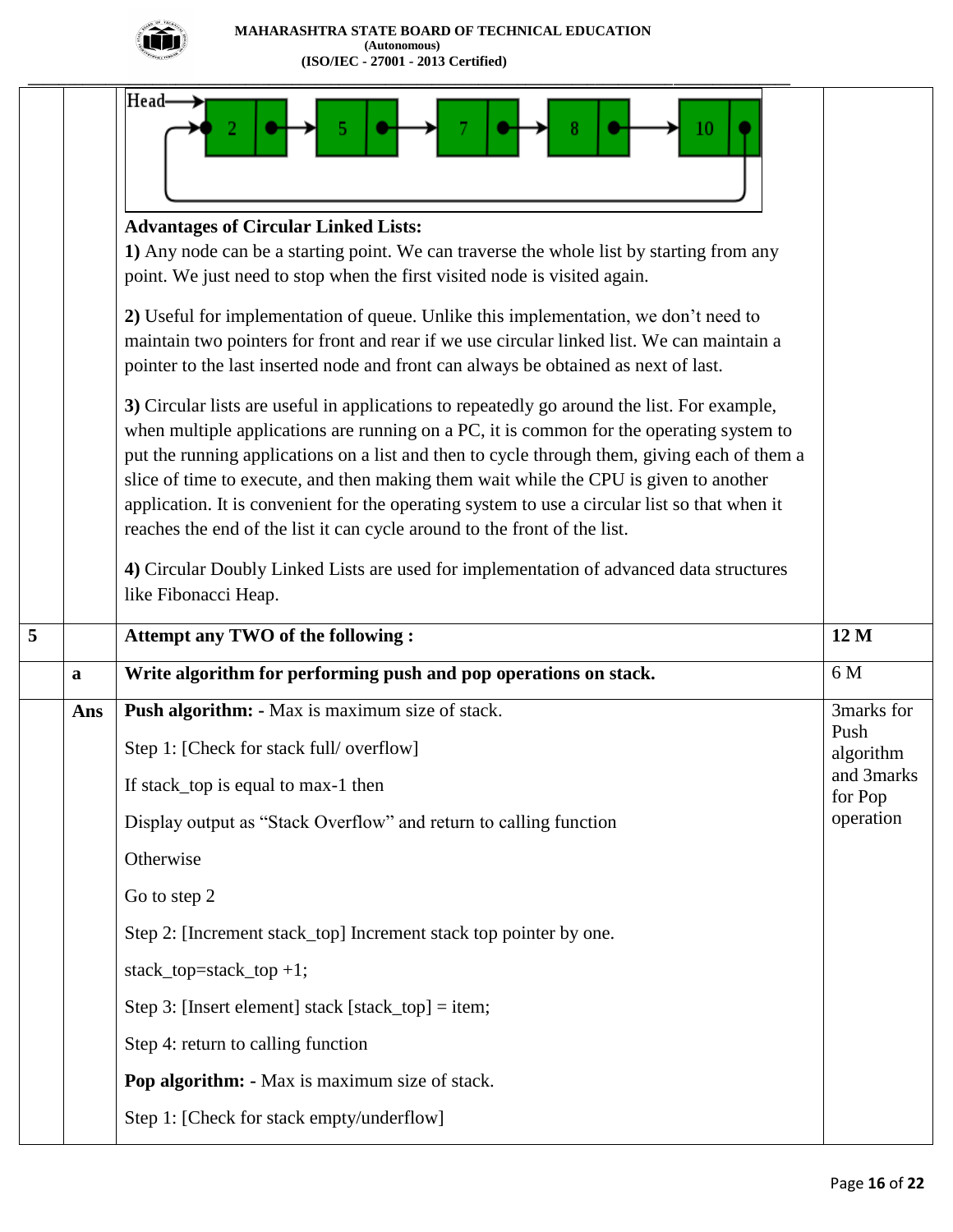

|             | If stack_top is equal to -1 then                                                 |                   |
|-------------|----------------------------------------------------------------------------------|-------------------|
|             |                                                                                  |                   |
|             | Display output as "Stack Underflow" and return to calling function               |                   |
|             | Otherwise                                                                        |                   |
|             | Go to step 2                                                                     |                   |
|             | Step 2: [delete element] stack [stack_top] = item;                               |                   |
|             | Step 3: [Decrement stack_top] Decrement stack top pointer by one.                |                   |
|             | stack_top=stack_top -1;                                                          |                   |
|             | Step 4: return to calling function.                                              |                   |
| $\mathbf b$ | For given binary tree write in-order, pre-order and post-order traversal.        | 6 M               |
|             |                                                                                  |                   |
| Ans         | Inorder Traversal: Q,E,F,R,D,H,B,A,I,J,K,C,L,P                                   | 2marks for        |
|             | Preorder Traversal: A,B,D,E,Q,F,R,H,C,I,J,K,L,P                                  | each<br>traversal |
|             | Postorder Traversal: Q,R,F,E,H,D,B,K,J,I,P,L,C,A                                 |                   |
| $\mathbf c$ | Write an algorithm to insert an element at the beginning and end of linked list. | 6 M               |
| Ans         | Algorithm to insert an element at the beginning of linked list:                  | 3marks for        |
|             | 1. Start                                                                         | each<br>algorithm |
|             | 2. Create the node pointer *temp                                                 |                   |
|             | Struct node * temp                                                               |                   |
|             | 3. Allocate address to temp using malloc                                         |                   |
|             | $temp = \text{malloc}(sizeof(struct node));$                                     |                   |
|             | Check whether temp is null, if null then<br>4.                                   |                   |
|             | Display "Overflow"                                                               |                   |
|             | else                                                                             |                   |
|             |                                                                                  |                   |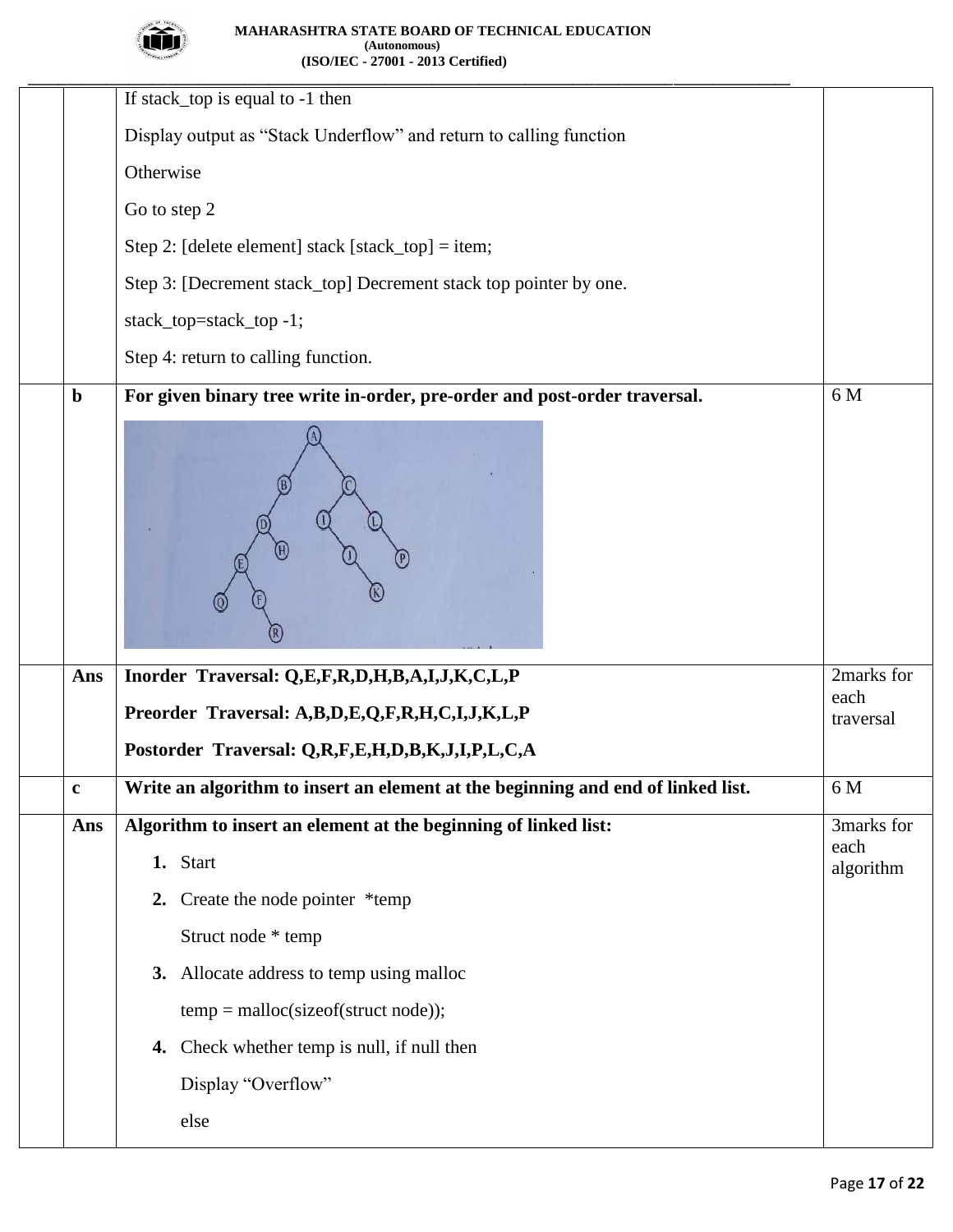

|   |             | $temp$ -> info=data                                                                                                                                                                                                                                                                                                                                                                                                                                                                                                                                                                                                                                                 |                                                                 |
|---|-------------|---------------------------------------------------------------------------------------------------------------------------------------------------------------------------------------------------------------------------------------------------------------------------------------------------------------------------------------------------------------------------------------------------------------------------------------------------------------------------------------------------------------------------------------------------------------------------------------------------------------------------------------------------------------------|-----------------------------------------------------------------|
|   |             | $temp$ -> $next$ = start                                                                                                                                                                                                                                                                                                                                                                                                                                                                                                                                                                                                                                            |                                                                 |
|   |             | 5. Start=temp                                                                                                                                                                                                                                                                                                                                                                                                                                                                                                                                                                                                                                                       |                                                                 |
|   |             | 6. stop                                                                                                                                                                                                                                                                                                                                                                                                                                                                                                                                                                                                                                                             |                                                                 |
|   |             | Algorithm to insert an element at the end of linked list:                                                                                                                                                                                                                                                                                                                                                                                                                                                                                                                                                                                                           |                                                                 |
|   |             | 1. Start                                                                                                                                                                                                                                                                                                                                                                                                                                                                                                                                                                                                                                                            |                                                                 |
|   |             | 2. Create two node pointers *temp, *q                                                                                                                                                                                                                                                                                                                                                                                                                                                                                                                                                                                                                               |                                                                 |
|   |             | struct node $*$ temp, $*q$ ;                                                                                                                                                                                                                                                                                                                                                                                                                                                                                                                                                                                                                                        |                                                                 |
|   |             | 3. $q = start$                                                                                                                                                                                                                                                                                                                                                                                                                                                                                                                                                                                                                                                      |                                                                 |
|   |             | 4. Allocate address to temp using malloc                                                                                                                                                                                                                                                                                                                                                                                                                                                                                                                                                                                                                            |                                                                 |
|   |             | $temp = malloc(sizeof(struct node));$                                                                                                                                                                                                                                                                                                                                                                                                                                                                                                                                                                                                                               |                                                                 |
|   |             | 5. Check whether temp is null, if null then                                                                                                                                                                                                                                                                                                                                                                                                                                                                                                                                                                                                                         |                                                                 |
|   |             | Display "Overflow"                                                                                                                                                                                                                                                                                                                                                                                                                                                                                                                                                                                                                                                  |                                                                 |
|   |             | else                                                                                                                                                                                                                                                                                                                                                                                                                                                                                                                                                                                                                                                                |                                                                 |
|   |             | $temp$ -> info=data                                                                                                                                                                                                                                                                                                                                                                                                                                                                                                                                                                                                                                                 |                                                                 |
|   |             | $temp$ -> $next$ = null                                                                                                                                                                                                                                                                                                                                                                                                                                                                                                                                                                                                                                             |                                                                 |
|   |             | <b>6.</b> While(q->next!=null)                                                                                                                                                                                                                                                                                                                                                                                                                                                                                                                                                                                                                                      |                                                                 |
|   |             | $q = q \rightarrow next$                                                                                                                                                                                                                                                                                                                                                                                                                                                                                                                                                                                                                                            |                                                                 |
|   |             | 7. q- $>$ next= temp                                                                                                                                                                                                                                                                                                                                                                                                                                                                                                                                                                                                                                                |                                                                 |
|   |             | 8. stop                                                                                                                                                                                                                                                                                                                                                                                                                                                                                                                                                                                                                                                             |                                                                 |
| 6 |             | Attempt any TWO of the following:                                                                                                                                                                                                                                                                                                                                                                                                                                                                                                                                                                                                                                   | 12 M                                                            |
|   | $\mathbf a$ | Describe working of selection sort method. Also sort given input list in ascending<br>order using selection sort input list: - 55, 25, 5, 15, 35.                                                                                                                                                                                                                                                                                                                                                                                                                                                                                                                   | 6 M                                                             |
|   | Ans         | Working of Selection sort: Selection Sort algorithm is used to arrange a list of elements in<br>a particular order (Ascending or Descending). In selection sort, the first element in the list is<br>selected and it is compared repeatedly with remaining all the elements in the list. If any<br>element is smaller than the selected element (for ascending order), then both are swapped.<br>Then we select the element at second position in the list and it is compared with remaining<br>all elements in the list. If any element is smaller than the selected element, then both are<br>swapped. This procedure is repeated till the entire list is sorted. | 3marks for<br>description,<br>3marks for<br>correct<br>solution |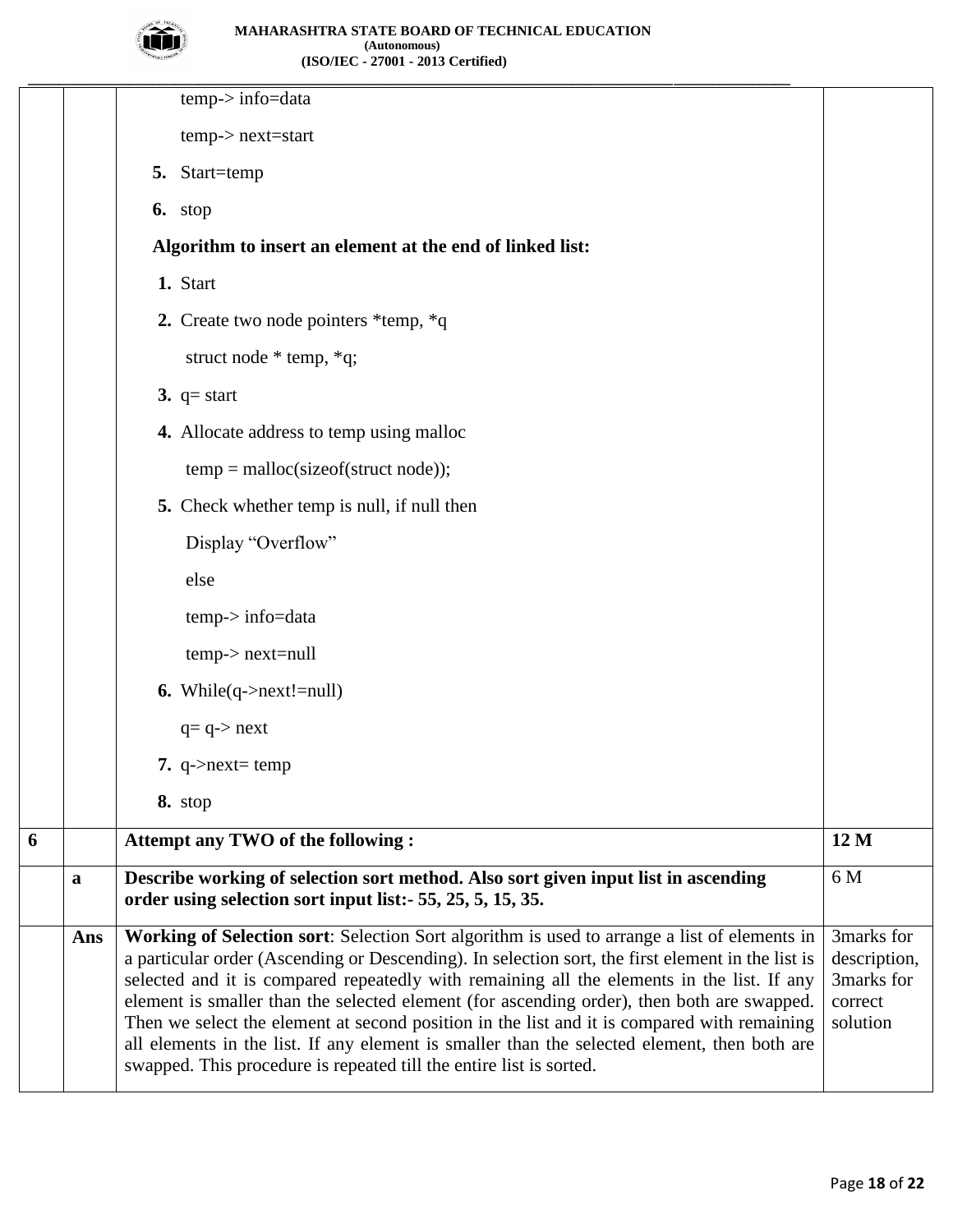

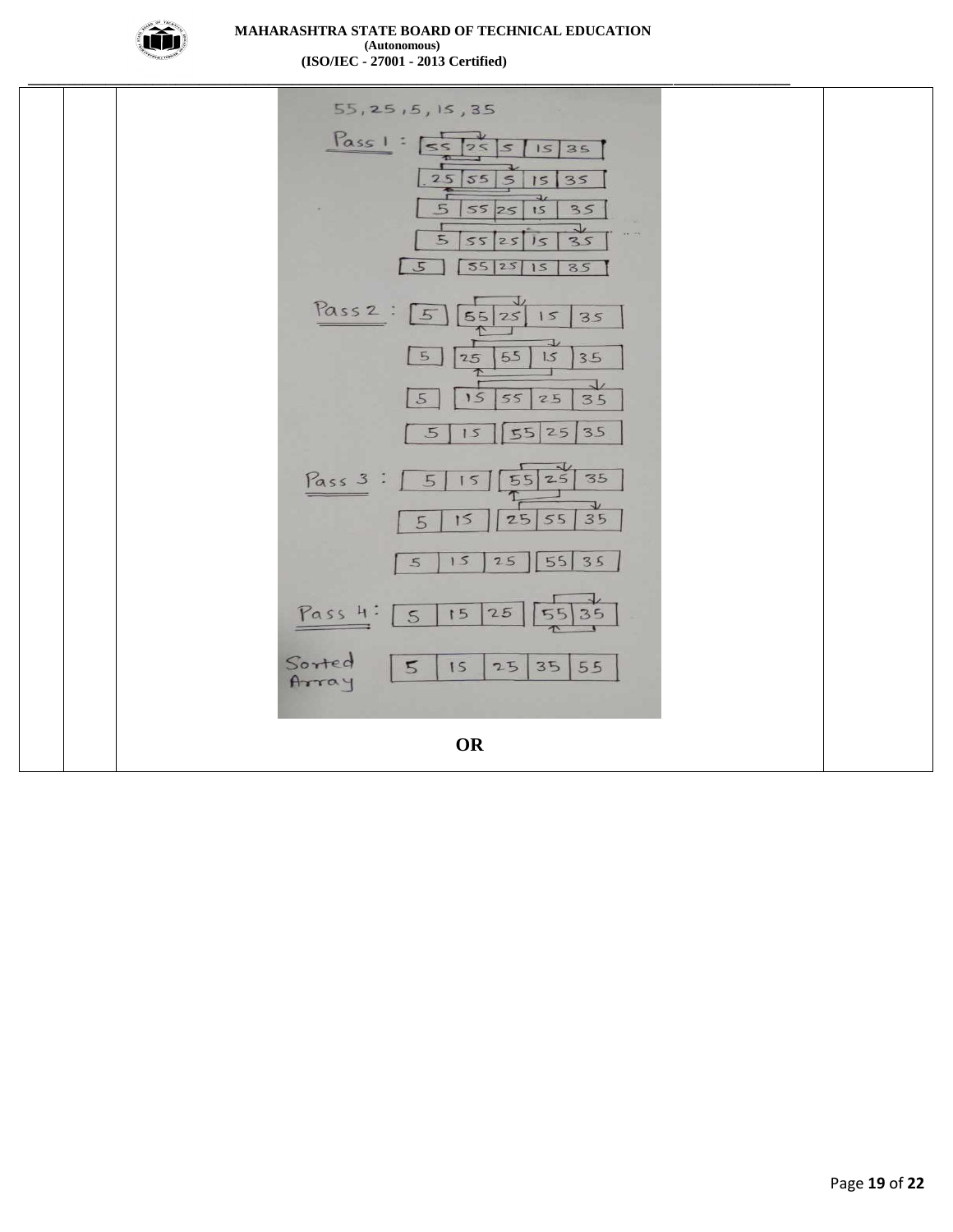

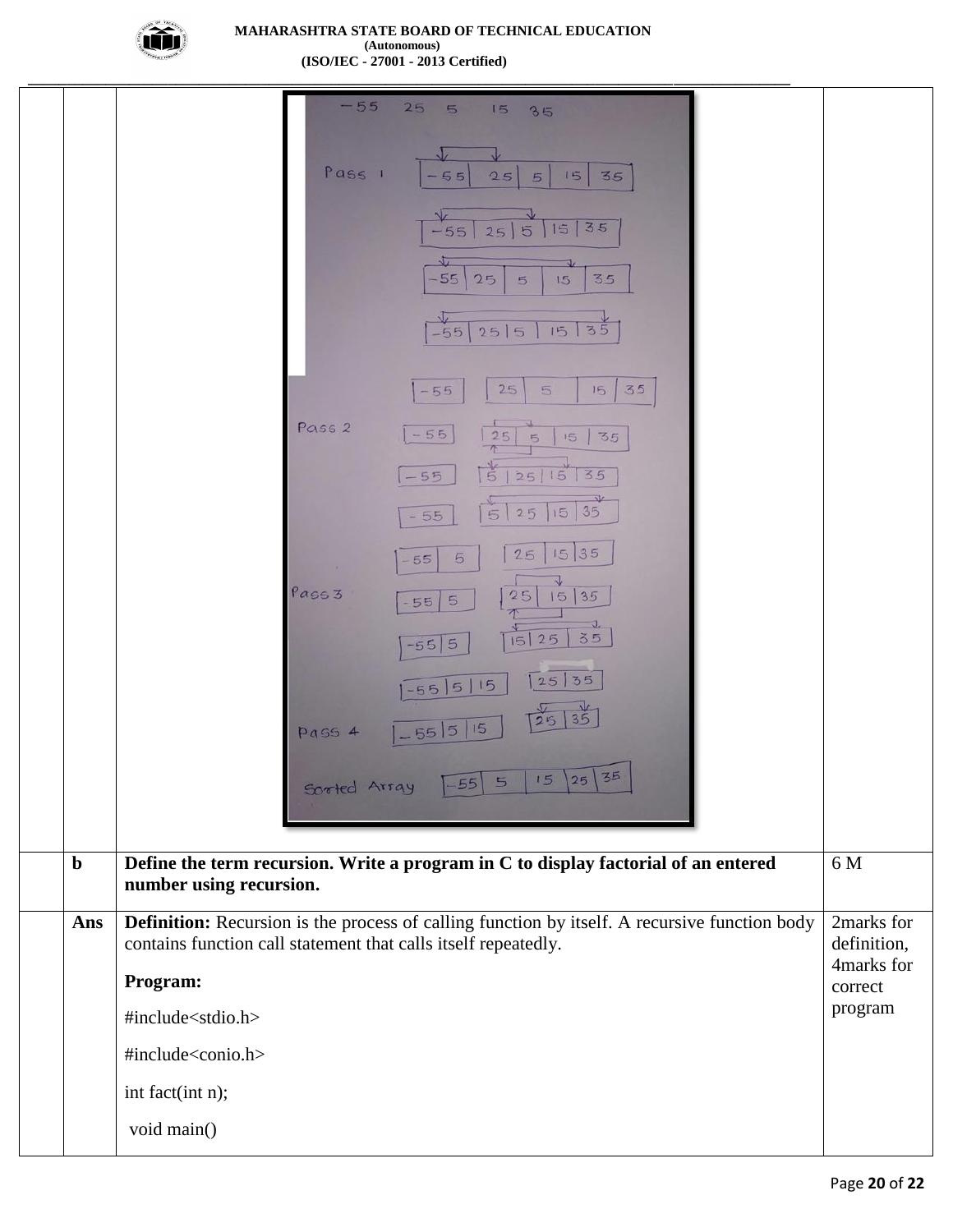

|             | int n;                                                                                                                                                                                                                                                                                 |                                                          |
|-------------|----------------------------------------------------------------------------------------------------------------------------------------------------------------------------------------------------------------------------------------------------------------------------------------|----------------------------------------------------------|
|             | clrscr();                                                                                                                                                                                                                                                                              |                                                          |
|             | printf("\nThe factorial of % is = %d",n,fact(n));                                                                                                                                                                                                                                      |                                                          |
|             | getch();                                                                                                                                                                                                                                                                               |                                                          |
|             |                                                                                                                                                                                                                                                                                        |                                                          |
|             | int fact(int n)                                                                                                                                                                                                                                                                        |                                                          |
|             |                                                                                                                                                                                                                                                                                        |                                                          |
|             | $if(n==1)$                                                                                                                                                                                                                                                                             |                                                          |
|             | return 1;                                                                                                                                                                                                                                                                              |                                                          |
|             | else                                                                                                                                                                                                                                                                                   |                                                          |
|             | $return(n * fact(n-1));$                                                                                                                                                                                                                                                               |                                                          |
|             |                                                                                                                                                                                                                                                                                        |                                                          |
| $\mathbf c$ | Describe procedure to delete an element from singly linked list using diagram.                                                                                                                                                                                                         | 6 M                                                      |
| Ans         | In a linear linked list, a node can be deleted from the beginning of list, from in between<br>positions and from end of the list.                                                                                                                                                      | **Note:<br>Correct                                       |
|             | Delete a node from the beginning:-                                                                                                                                                                                                                                                     | algorithm<br>or program<br>shall be<br>considered.       |
|             | Start<br>Hode 3<br>Node 2                                                                                                                                                                                                                                                              | Any two<br>deletions<br>shall be<br>considered<br>3marks |
|             | Node to be deleted is node1. Create a temporary node as 'temp'. Set 'temp' node with the<br>address of first node. Store address of node 2 in header pointer 'start' and then delete 'temp'<br>pointer with free function. Deleting temp pointer deletes the first node from the list. | each                                                     |
|             | <b>OR</b>                                                                                                                                                                                                                                                                              |                                                          |
|             | Step 1: Create temporary node 'temp'.                                                                                                                                                                                                                                                  |                                                          |
|             | Step 2: Assign address of first node to 'temp' pointer.                                                                                                                                                                                                                                |                                                          |
|             | Step 3: Store address of second node (temp->next) in header pointer 'start'.                                                                                                                                                                                                           |                                                          |
|             | Step 4: Free temp.                                                                                                                                                                                                                                                                     |                                                          |
|             | Delete a node from in between position:-                                                                                                                                                                                                                                               |                                                          |